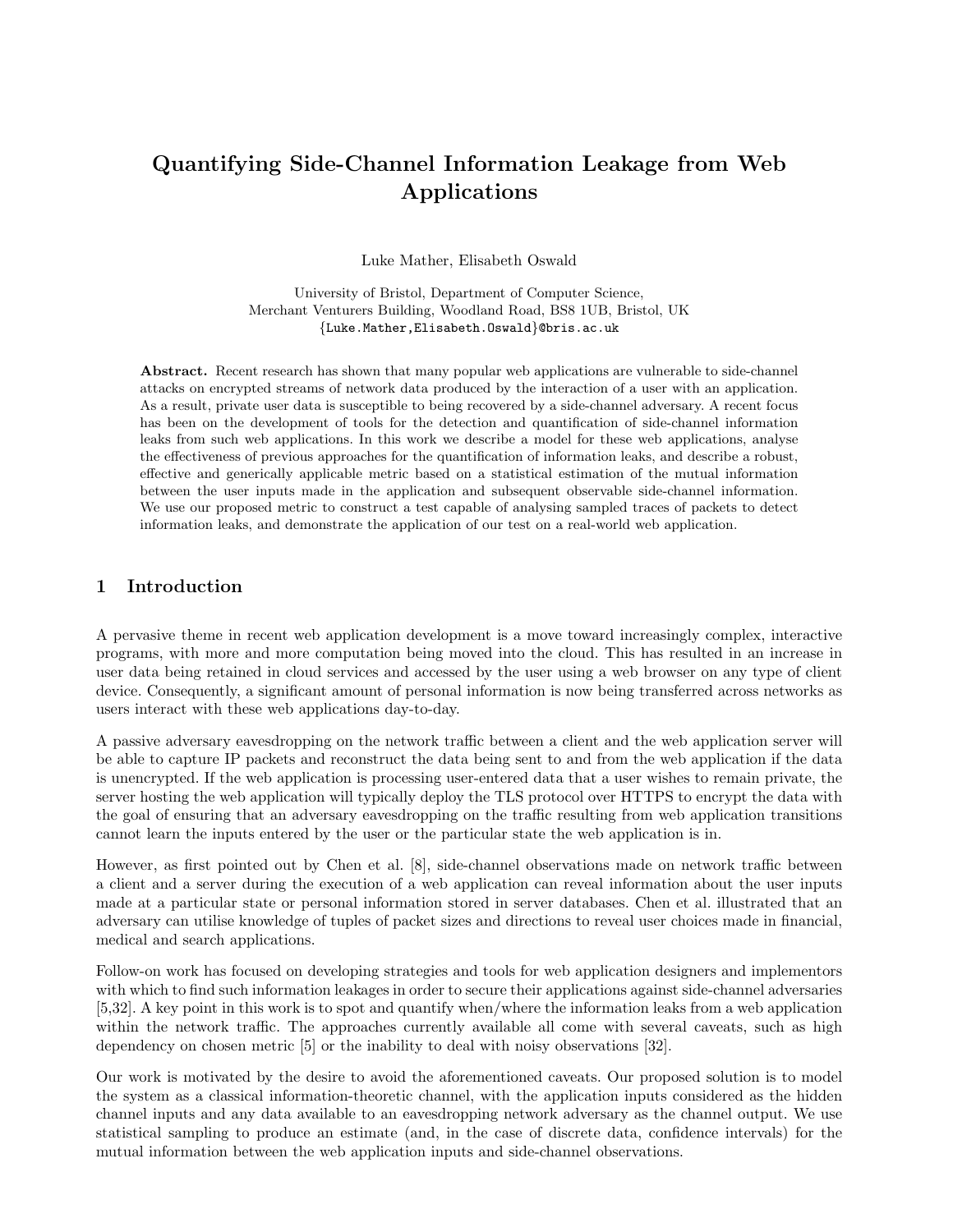One advantage of using mutual information over alternative heuristic-based classifiability metrics is that it allows us to compute the information leakage for a given usage pattern for the web application, or by computing the channel capacity allows us to determine the usage pattern of the application that leaks the most information. A second advantage of our mutual information metric is that in the discrete case derived confidence intervals provide a degree of rigour unavailable in previous approaches to solving this problem.

We outline a suitable leak-detection technique capable of mechanically and quickly identifying the majority of simple information leaks. Our technique involves considering the time-series of the sequence of packets produced by the communication between the client computer and the web server and computing the mutual information between the application inputs and selected properties of the packets at each position in the sequence. Considering the distributions of individual packets allows us to quickly detect the most common types of information leak; the joint distribution of multiple packets can be computed to detect more complex leaks.

This paper is structured as follows. We provide a formal model for a web application in section 2 and review related literature. In section 3 we discuss previous approaches and related work for this problem. Our choice of metric is detailed (as well as its pros and cons) in section 4. Thereafter we formally describe our leakage detection test and illustrate it on (a part of) the NHS direct website<sup>1</sup> in section 5. Finally, in section 6 we demonstrate further the application of our test in analysing the effectiveness of several countermeasures.

# 2 Modelling web applications

Every web application can be formalised as an input-driven finite state machine. A web application always exists in some state that waits for some user-specific input that may be one or more combinations of mouseclicks, form elements, database data or key presses. The combination of these inputs determines the new state the web application should transition to. Inputs may be selected on both the client and server machines, either directly by the user (for example through selecting hyperlinks or filling out HTML forms), generated by the web application itself (e.g. cookies, unique identifer strings or internal program variables), or taken from database storage (e.g. user account information). We hence formally describe a web application as follows below.

**Model.** A web application may be represented as the following quintuple  $(S, O, A, f, g)$ :

- S A web application is always in one of  $m = |\mathcal{S}|$  possible states  $s \in \mathcal{S}$ . We define a state to be a unique configuration of the web browser DOM on a client machine.
- A Each state is associated with a set of inputs A. At each state a subset of inputs  $a \in A$  are sent to server and used to determine the next state the web application should transition to.
- $f$  Each transition from one state to another is defined according to some (potentially probabilistic) function  $f : \mathcal{S} \times \mathcal{A} \to \mathcal{S}$ . The evaluation of f is made by the application web server, and the next application state is transferred back across the network to the client machine.
- $\mathcal{O}$  State transitions cannot be observed directly, but each transition is associated with one of  $n = |\mathcal{O}|$ observable side-channel outputs  $o \in \mathcal{O}$ . We call these outputs a **trace**. Note that each observable output is a single trace.
- g The observable outputs are generated according to a function  $g : S \times A \to \mathcal{O}$ , where  $g(s, a) = o \circ \epsilon$ , with  $\epsilon$  representing the noise in the observations.

We now discuss further the properties of our observables, i.e. traces, in practice.

<sup>1</sup> This is a free web application provided by the UK national health service. The part of the application that we investigate is a confidential symptoms checker.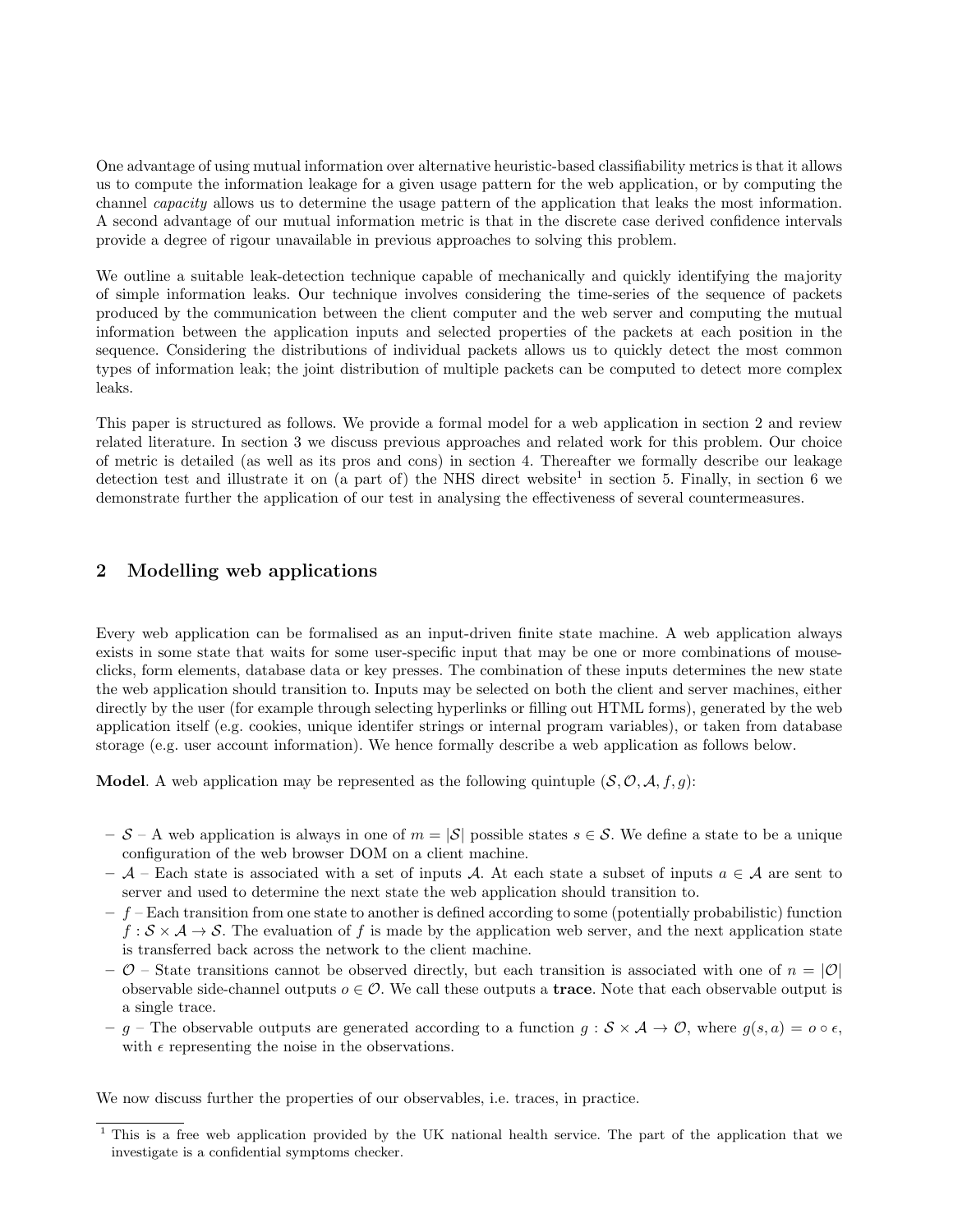#### 2.1 Traces

Traces are the result of a state transition within a web application: when an input to a particular web application state is made by a user, the client's browser first sends the input data to the server hosting the web application, which then responds with additional data or a new web page corresponding to the next web application state. The nature of this outgoing and incoming traffic to the client is therefore dependent on the particular data being entered into the web application and the corresponding state the web application is in.

Non-deterministic traces. A key factor to consider is the non-deterministic nature of network traces generated from the selection of an input at a particular state. Variation in sampled traces comes from the fact that in practice, network traffic between a client machine and a server hosting a web application is dependent on many factors. For instance:

- Network quality/congestion/latency and the user's geographic location at the time of data capture will affect total traffic size and packet arrival timings;
- Web pages themselves vary over time, for instance through dynamic content, different advertisements and varying time-dependent information, which affects total traffic size;
- The connection type and medium ('normal', VPN, Tor; fibre-optic, satellite) will heavily affect all types of packet features;
- Traffic information may be added at layers below the application layer in the network model, which may affect packet sizes;
- Users may click to transition to a new state before the current state has finished loading, artificially shortening the trace;
- Proposed application, transport and link-layer countermeasures typically attempt to randomly distort network traces.

Clearly it becomes important to either control for these factors within any leakage detection strategy or ensure that they are clearly defined as assumptions in the implementation configuration, e.g. : This web application has leakage  $X$  when a user connects through Tor. The division of the factors into these two categories is determined by whether a factor can be accounted for in the description of the implementation environment or not. For example, variation in web page content as a result of advertising is difficult to control for, but will result in variable trace sizes when the web application is repeatedly executed with the same inputs. Summarising: it is critical that any leakage detection strategy can incorporate probabilistic output traces.

Trace features A network trace o is a multi-dimensional object, consisting of multiple packets each of which have multiple properties: for example a hypothetical trace may consist of 20 TCP packets, each of which have their own arrival time, payload size, direction (to the server, to the client) and set TCP options. We define a trace feature to be a particular function of a subset of packet properties taken over all the packets in a trace. Example features may be the total size of all of the trace packets, the size of a particular packet, the order of the communication between the client and the server or inter-packet arrival timings. Figure 1 illustrates a trace sampled from our online health website.

Not all of the information contained within a network trace will be dependent on the input choices made by the user. In many cases the inter-packet arrival timings may be entirely independent of the input choice made by a user, for instance. Taking the perspective of a Bayesian adversary, the challenge is to identify the trace features that most strongly distinguish one input choice from another, and then use these efficiently in an attack algorithm. Dyer et al. make a similar claim in their recent work on subverting common traffic analysis countermeasures [12]. From the perspective of a person attempting to assess the information leakage of the application, the challenge is somewhat different: to identify the trace features that leak the most information about the input choices and if possible mitigate this leakage.

Example. As a toy example, we will consider a very simple hypothetical web application consisting of three states  $S_1$ ,  $S_2$  and  $S_3$ . At  $S_1$  the user picks one of two inputs a and ab. If the user chooses a, then the web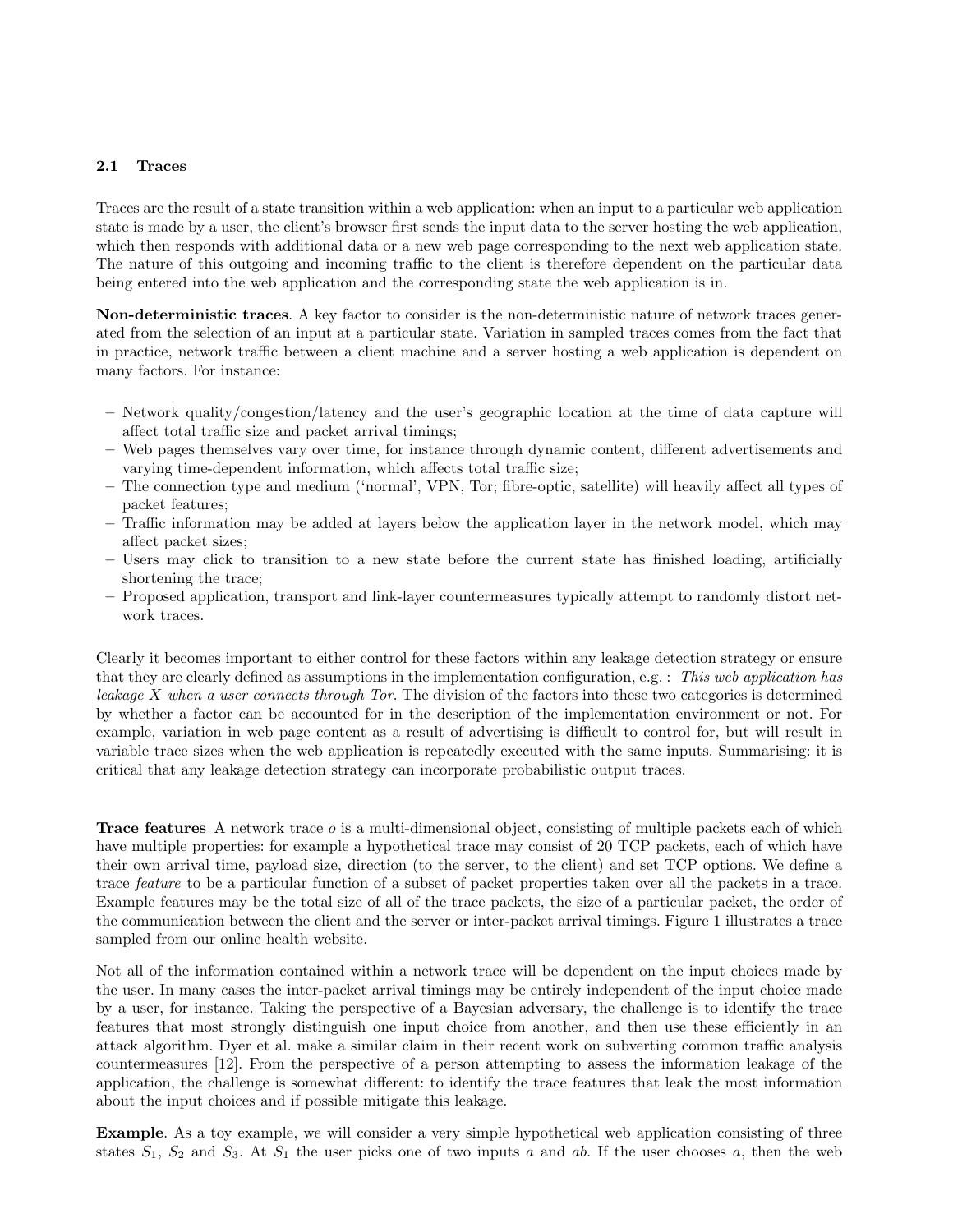

Fig. 1. A packet trace sampled from a popular online health website. The total size in bytes of each individual packet is represented as the trace feature.

application transitions to the new state  $S_2$ , and in the case of b transitions to  $S_3$ . A key difference between the two states  $S_2$  and  $S_3$  is that  $S_3$  is approximately 10000 bytes in size, 2000 bytes larger than  $S_2$  at 8000 bytes. In this case, trace features that will leak information are the total size of the server response, and the presence of additional packets in the longer traces produced when the user selects b. A visual representation of the application is in Figure 2.



Fig. 2. A simple hypothetical application with three states, two inputs and differing server response sizes.

#### 2.2 Designer and adversary strategies

The steps required in the processes of quantifying information leakage from a designer's perspective and attacking a web application from an adversarial perspective are outlined in Figure 3. We can see that the first two steps are equivalent for the roles of designer and adversary. As in practice a web application has to be treated like a black-box, to understand the behaviour of the application outputs both roles have to sample the web application in its deployed state. It is critical for both roles to sample the application well enough to accurately estimate the trace behaviour. A different way of describing this is to say that the success of an attack or leak quantification method is essentially dependent on the underlying ability of the designer or adversary to successfully estimate the probability distribution of the trace outputs given the secret inputs. An adversary may or may not have full access to every area of the application, so in some cases the adversary's ability may be diminished in this area. As network traces are significantly multi-dimensional, time-ordered vectors of features, the next challenge for an adversary and a designer is to identify the feature(s) or transformation of features that contain the most information about the secret inputs. This stage is highly similar to the feature extraction and feature selection problems in machine-learning.

The final stage for the designer is to quantify the information contained in the selected trace features. The adversary is faced with a classification problem; given new data, he or she has to guess the class of inputs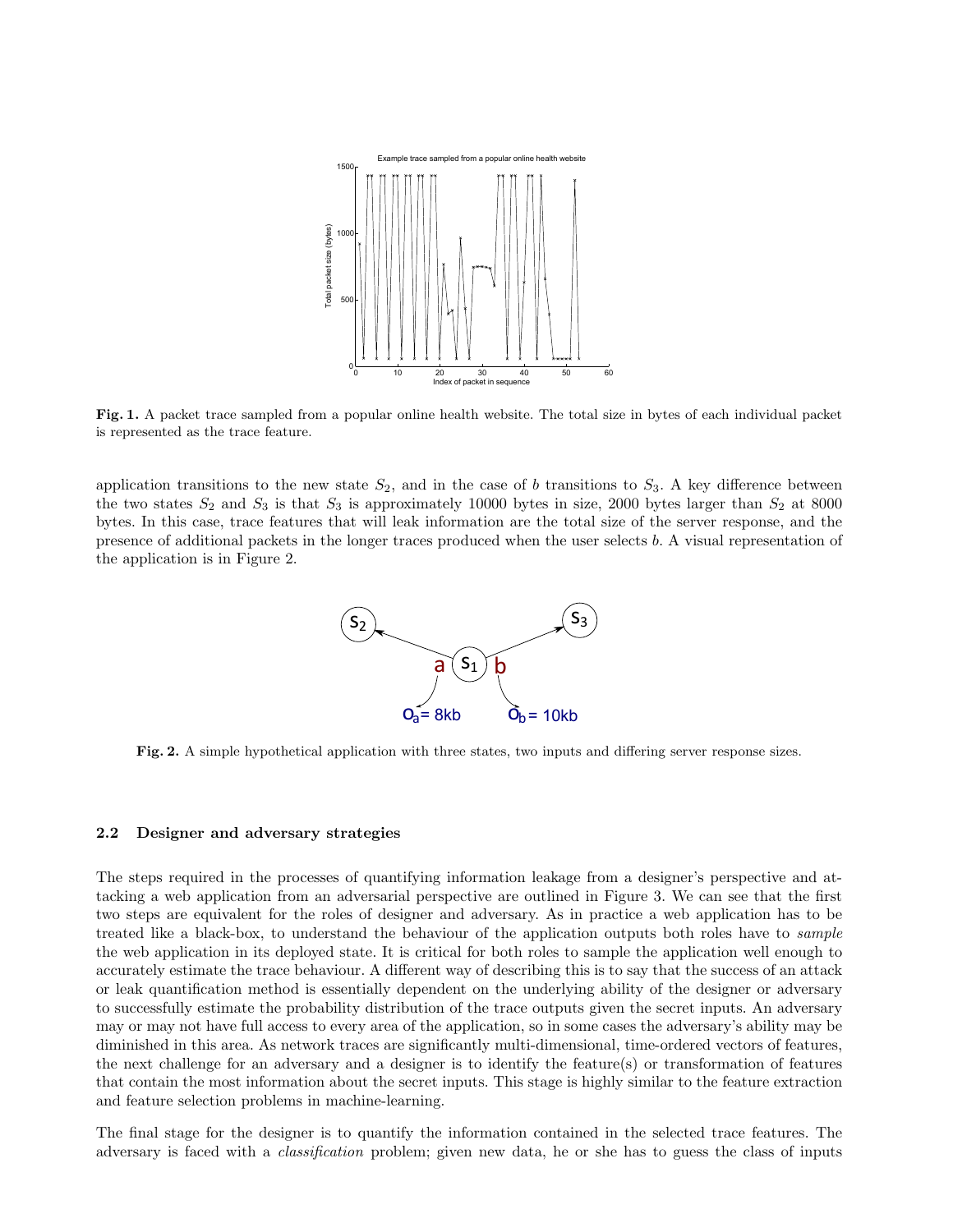

Fig. 3. Schematic defining the differing approaches taken by an application designer looking to identify information leaks, and an adversary attempting to attack the application.

the data resulted from. In this supervised learning context, empirical studies indicate that the most common attack strategy is a Bayesian classifier [3,16,18,23], so typically the adversary next has to select an appropriate classification strategy, and train the resulting method using the data sampled in step 1. Finally, the adversary will execute their attack using one or more traces captured during the interaction of a user with the web application.

So whilst an application designer attempting to detect information leaks and an adversary attempting to attack an application have the dual goal of identifying (and thus quantifying) the trace features that leak the most information, the feedback required by the designer and the adversary is different. An adversary is concerned with the power of his or her attack, and hence requires a metric capable of quantifying the practical performance of the attack strategy. The designer is concerned with the size of the information leak itself; not with precisely evaluating the exact ability of any single adversary to exploit it.

# 3 Previous work

Previous work in the area focuses on two distinct questions. The first is how to construct successful attacks (i.e. the focus is on exploitation of leakage; we described this as the attacker's perspective previously). The second question is how to detect and mitigate leakage (i.e. the focus is on leakage detection; we described this as the designer's perspective previously).

It is critical that any leakage metric be sufficiently generic to be able to directly compare two different implementations of an application. The performance of attack strategies will vary across different applications, and hence by recording the success of an attack alone we can only make comparisons that assess information leakage against that particular adversary. The most common attack strategy is a Bayesian classifier, and that of the various inputs to the classifier that affect its success, the choice of trace feature(s) is paramount [12]. Hence, we suggest that a suitable leakage metric should be able to quantify the information contained in a set of trace features. Standaert et al. take the same approach of distinguishing between metrics for assessing security and metrics to quantify the quality of attacks in their framework for the evaluation of side-channel key-recovery attacks [27].

We now focus on previous work concerned with leak detection and leakage metrics.

#### 3.1 Leak detection/quantification

There have been two different approaches towards quantifying side-channel information leakage in the context of web applications: using information theory to estimate the reduction in entropy of the application inputs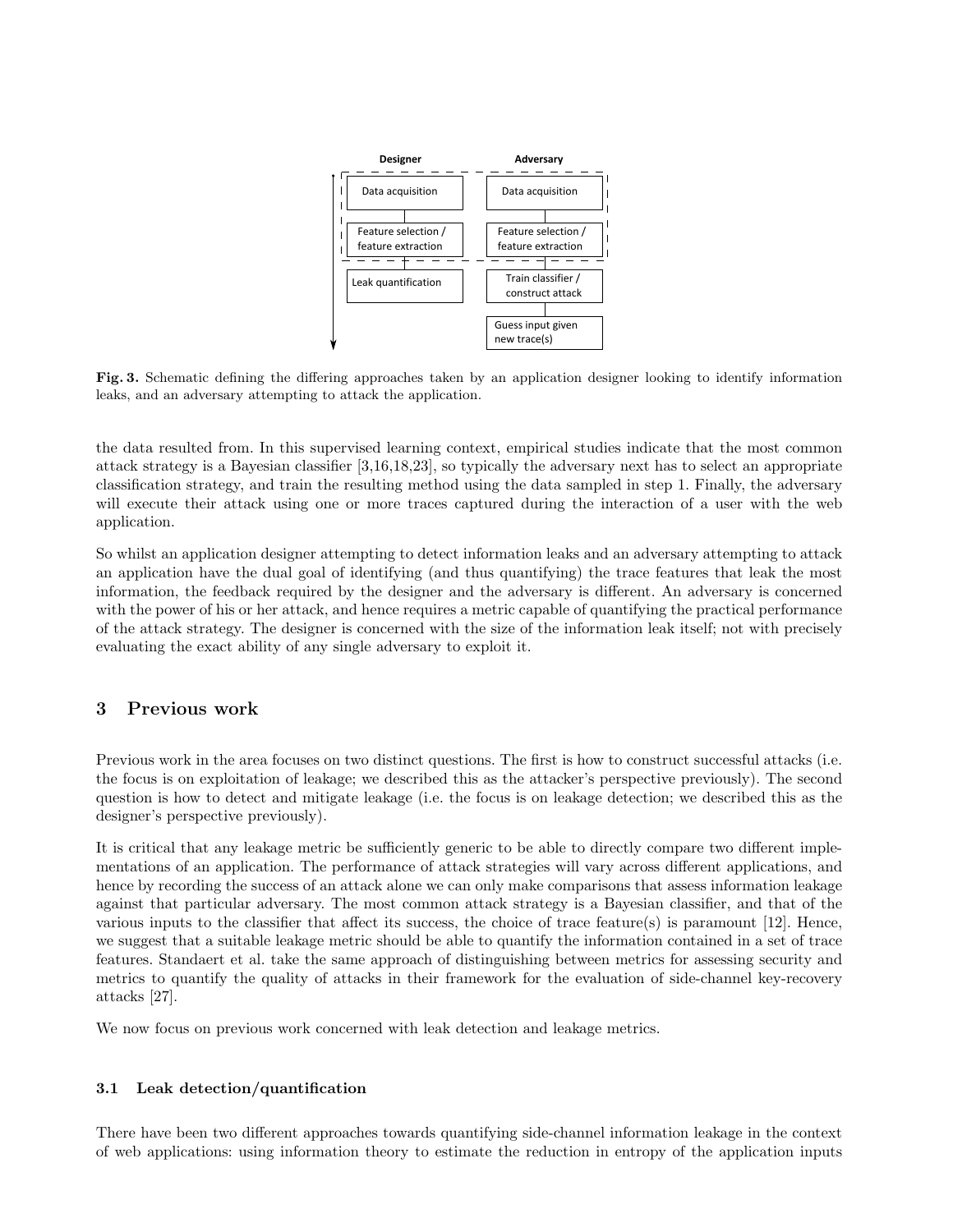after the adversary has seen the observable outputs, and using metrics to quantify the classifiability of the secret inputs given the observable outputs.

Chen et al. [32] propose using the conditional entropy of the secret inputs after the trace outputs have been observed. They describe rerun testing, which samples the channel distribution by running the web application source code, and then computes the conditional entropy between the application inputs and the sampled observations. The conditional entropy metric estimates the remaining uncertainty about the tested inputs given the sampled observations, and so can be used directly as a quantification metric.

Rerun testing is a white-box strategy that does not incorporate any probabilistic trace information; in the data acquisition phase any trace features that vary are discarded. Noise will be present in a situation where a web application is deployed as a live system, as described in section 2, so a strategy of retaining only invariant trace features will often result in valuable information being discarded. In our own experiments we have observed situations in which strongly distinguishing packets are sometimes noisy; an adversary will only sometimes be able to determine the input choice made, but the information leak may be significant.

Chapman and Evans [5] describe two different classifiability-based quantification metrics that estimate information leakage by clustering sampled trace features using several distance metrics derived from an analysis of trace features, and then a quantify the quality of the clustering to capture the size of a leak. Informally, the hypothesis is that clusters that are more strongly separated should produce a lower estimate of information leakage.

Their first metric estimates the ambiguity set reduction of the input space in terms of loss of entropy. An ambiguity set is a set of inputs that an adversary cannot distinguish from each other. To decide when two inputs are indistinguishable, Chapman and Evans take the center of each cluster of sampled outputs and determine a threshold distance around each cluster center that includes a certain percentage of the sampled outputs for that input. If the center of a cluster is inside the threshold distance of another cluster, then those two clusters are considered indistinguishable to an adversary. An inherent problem with this strategy is that the leakage result becomes very sensitive to the almost arbitrary choice of threshold distance. The only feedback mechanism to aid in the establishment of the threshold distance is the success of an attack; hence it is likely that a leakage result calculated using this method will estimate the strength of the attack, rather than the size of the information leak itself. Additionally, the linearity of the probability distribution of the features is not taken into account. In some situations, there may be no natural ordering to the feature distribution; treating the sampled features as continuous, ordered data will in some cases not make use of this property.

Chapman and Evans' second metric directly estimates the clustering quality by computing the Fisher criterion  $([14])$ , a function that is typically used in linear discriminant analysis  $(LDA)$  to estimate classifiability for use in feature extraction. The Fisher criterion computes the ratio between the inter- and intra-cluster variance; hence two heavily overlapping clusters will have a low Fisher criterion, and as clusters become more strongly separated, the Fisher criterion will tend to infinity. The Fisher criterion is a capable metric in the case of two clusters being linearly separated, but its suitability will degrade as the relationship between two clusters becomes increasingly non-linear, or as the sampled data becomes decreasingly less continuous. In general, it may be that a particular classifiability metric works well for a data set captured from one web application, but not another, or works well for a particular type of trace feature and not others. Any classifiability result is sensitive to the choice of distance metric, the feature chosen from the traffic traces, and the combined challenge of selecting an appropriate distance metric for the feature. For continuous data, such as packet sizes, the choice of distance metric may be fairly straightforward, but for other features such as the control flow of the trace data, the answer is less obvious, and for trace features considered jointly, the answer becomes increasingly difficult.

A general limitation with a leakage result derived from an approach attempting to quantify classifiability is that it cannot include any information contained in the a-priori distribution of the inputs. If the users of a web application follow a particular usage pattern, the leakage metric cannot incorporate this additional information.

Example. Returning to the toy example outlined in section 2, we can construct a situation where the classifiability and entropy metrics as described will fail to detect a leak. Let us now consider a scenario whereby the size of each state is as before, but an object approximately 6000 bytes in size (perhaps a particularly large advert)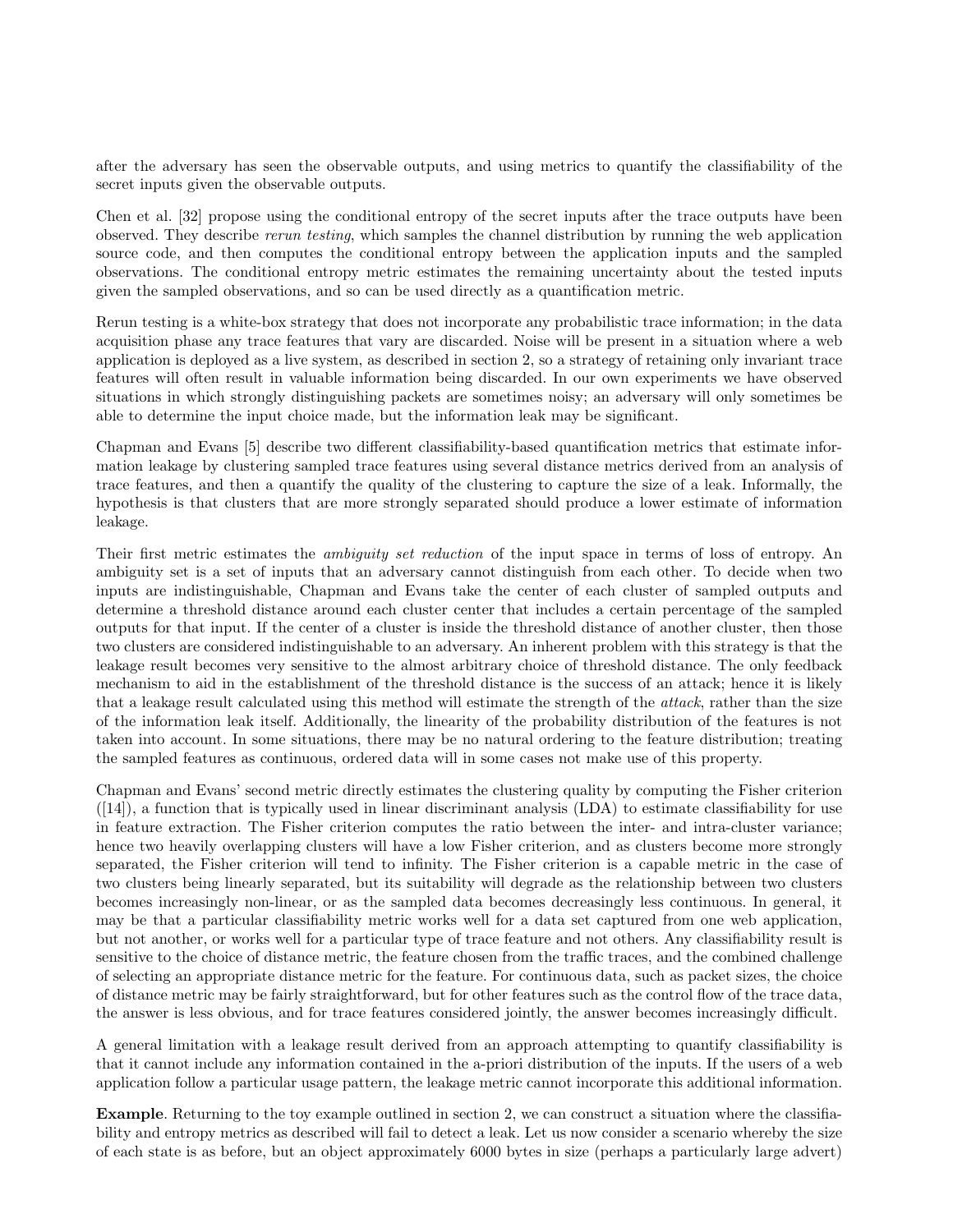

Fig. 4. (Left) Our modified toy example, with strongly varying server response sizes for each input choice. (Right) Visualisation of sampled data for our modified toy example. The samples corresponding to the different inputs are represented by light circles and squares, and the centroids are marked by the darker symbols.

appears at both  $s_2$  and  $s_3$  50% of the time, independently of the input choice made by the user. Therefore, the traces produced when the user selects a are approximately 8000 bytes in size half the time, and 14000 bytes in size in the rest of the time. The traces produced as a result of  $b$  are 10000 and 16000 bytes in size respectively. The left-hand side of Figure 4 gives a visual representation of this modified application. The centroid of the traces corresponding to a will be approximately 10000 bytes, and for b, 12000 bytes.

The inter-class variance now will be significantly smaller than the intra-class variance, resulting in a Fisher criterion score significantly less than 1 (in fact, assuming 200 samples and low noise, approximately 0.1). A low Fisher criterion score is difficult to interpret meaningfully, and here could quite easily be interpreted as evidence for the sets of traces being indistinguishable. However, it is clear that an adversary observing a trace size close to one of the 4 possible values can always determine whether the user chose  $a$  or  $b$ . The right-hand side of Figure 4 indicates visually using hypothetical sampled data why the linear Fisher criterion metric fails to detect a leak. The samples corresponding to input a are represented by circles, and for b by squares. With this distribution of the outputs there is no way to linearly separate the two classes of samples. We can see straightforwardly that a similar failure to detect the leak will occur using the centroid-based entropy metric.

Similar situations to our toy example can occur in practice; any fixed-size object that randomly occurs in traces has a chance of creating non-linear cluster relationships. As a more subtle example, packet re-transmissions can result in trace sizes being increased by multiples of (approximately) a fixed amount. This can result in the distribution of trace sizes being only locally continuous; any underlying difference in the sizes of two traces has a good probability of being preserved despite the presence of the re-transmissions. In this situation, clusters of trace sizes will have non-linear relationships.

# 4 Mutual Information based Leakage Detection

We hope to have convinced the reader that there is little hope in finding a generically applicable metric through a quantification of feature classifiability. We hence advocate the use of a different approach all together. In what follows we assume the reader knows basic facts about information theory<sup>2</sup>.

The problem of inferring the input choices made by a user from within the set of all possible inputs bears a significant resemblance to the problem of the anonymity of a user within a set. Initial approaches for quantifying user anonymity assumed protocols were deterministic in nature, and used the concept of an anonymity set [2,7,17]. Since then, there has been a large body of research into the construction of metrics for quantifying anonymity. In particular, work has focused on information theoretic metrics capable of analysing probabilistic systems and the relationship between covert channel capacity and anonymity [11,20,21,22,26,33], with a smaller body of work investigating metrics based on combinatorics [13,15].

A definition of the coverage of a metric is important. Clauß and Schiffner generalised all entropy metrics (Shannon entropy, min-entropy, max-entropy) using Reyn´ı entropy, and established a division between global

<sup>2</sup> We provide the few facts needed in Appendix A.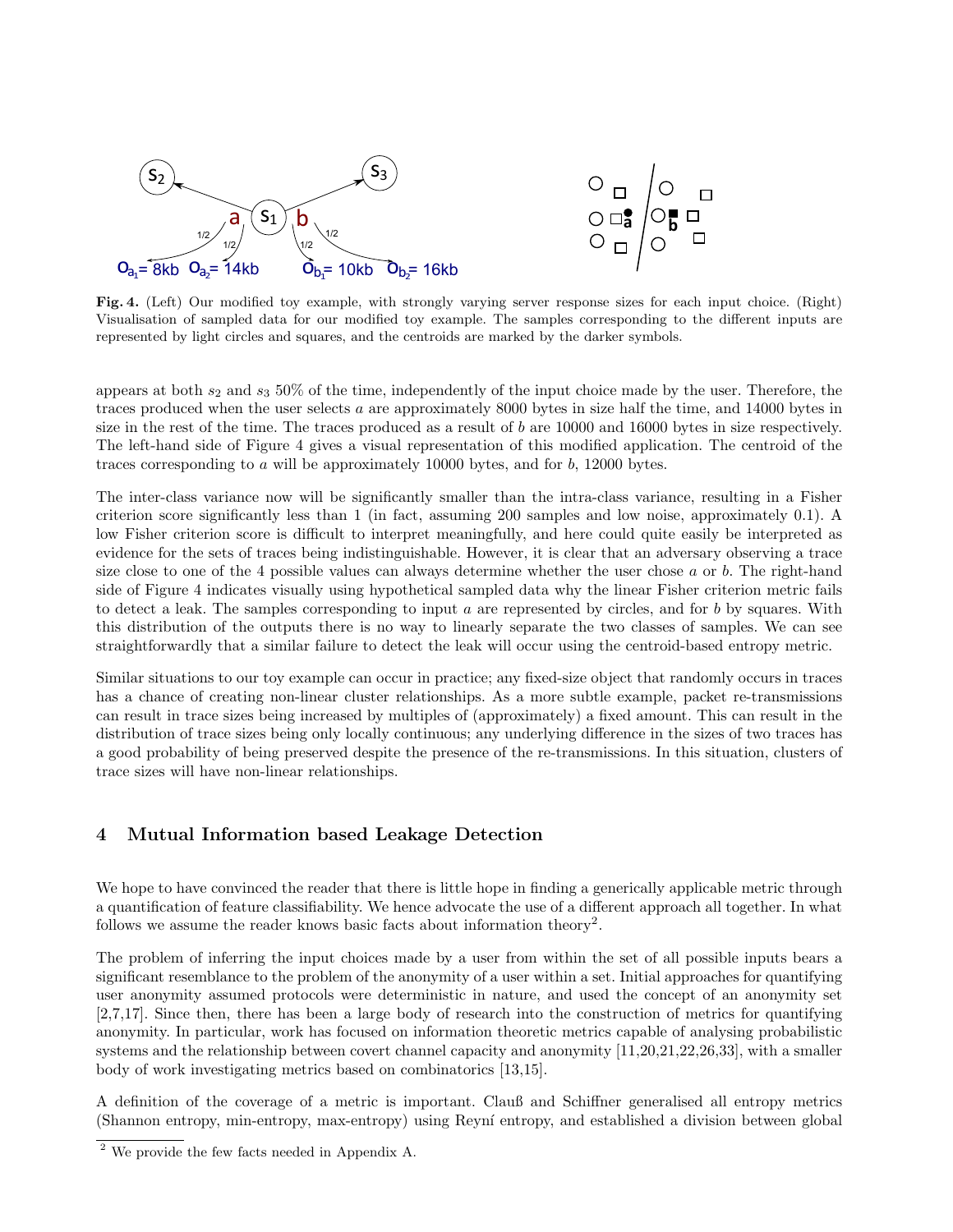metrics that assess the anonymity loss of a system and local metrics that assess the loss of anonymity for an individual user [10]. Toth et al. analyse two entropy-based metrics and their applications in assessing local anonymity [29].

#### 4.1 Using Mutual Information in the Context of Leakage Detection

Assuming the case of discrete random variables, the notation we will use in this paper is as follows. For random variables X and Y, the marginal probability mass function for X is defined as  $p_x = \Pr{X = x}$ . The joint and conditional probability mass functions are similarly defined as  $p_{x,y} = \Pr\{X = x, Y = y\}$  and  $p_{x|y} = \Pr\{X = x|Y = y\}$  respectively.

We model the side-channel aspect of a web application as an information-theoretic channel; the set of secret user inputs A are considered as the channel input alphabet, and the observed features  $\mathcal O$  as the channel output alphabet. The channel conditional probability distribution  $D = Pr\{O = o|A = a\}$  gives us the probability of a side-channel adversary seeing trace feature outputs for a given input choice. The mutual information  $I(A;O) = I(A;O) = H(A) - H(A|O)$  gives the *average* reduction in uncertainty about the application inputs A after the adversary has knowledge of the observable outputs O. If A and O are independent, then the mutual information will be zero. When  $A$  is completely determined by  $O$ , the mutual information will be at its maximum value of  $H(A)$ .

Input distribution. To compute the mutual information we require a prior distribution for the secret inputs  $Pr{A = a}$ . To accurately estimate information leakage in a real-life scenario, a web application owner may wish to use an input distribution itself estimated from the usage habits of (possibly a subset of) the user population. For example, the medical conditions common for South American users of an international health application are likely to prove to be different for those from East Asian users; two leakage results using distributions calculated from both populations will be more informative and useful than one derived from a single, unrepresentative generic distribution.

Capacity. Alternatively, a worst-case estimate for the information leakage can be computed using the capacity of the channel. In essence, the computation of the channel capacity finds the input distribution that leaks the most information across into the trace output distribution. The capacity is defined as follows:

$$
C(D) = \max_{\Pr\{A\}} I(A;O).
$$

Leakage Detection vs. Exploitation The relationship in general between side-channel information and security is a very complex one. Standaert et al. study the relationship between conditional entropy and the success rates of an adversary in the context of side-channel key-recovery attacks [27], and come to the conclusion that in general, the relationship between the success of an adversary and the conditional entropy of a leakage distribution cannot be fully determined. In our web application context we face a similar problem; the exact structure of the leakage distribution is unknown to the designer as well as the adversary, and, without access to a computationally unbounded sampling phase, cannot be perfectly approximated. As a result we cannot make any definitive conclusions about the success rates of a Bayesian adversary directly from the mutual information or capacity of our application alone. In practice, to be able to concretely assess the true vulnerability of the application it becomes necessary that a leakage evaluation should always be complimented by a separate security evaluation of appropriately defined adversaries.

Nevertheless, mutual information is still an appropriate tool for leakage detection: recent progress ([6]) has been made in constructing a sound test for distinguishing between zero and non-zero mutual information. This distinction between zero and non-zero mutual information serves as a highly useful decision criterion in the engineering problems of identification and mitigation of leaks. In particular, we place significance on this distinction between zero and non-zero mutual information in our design for a leak detection test in section 5.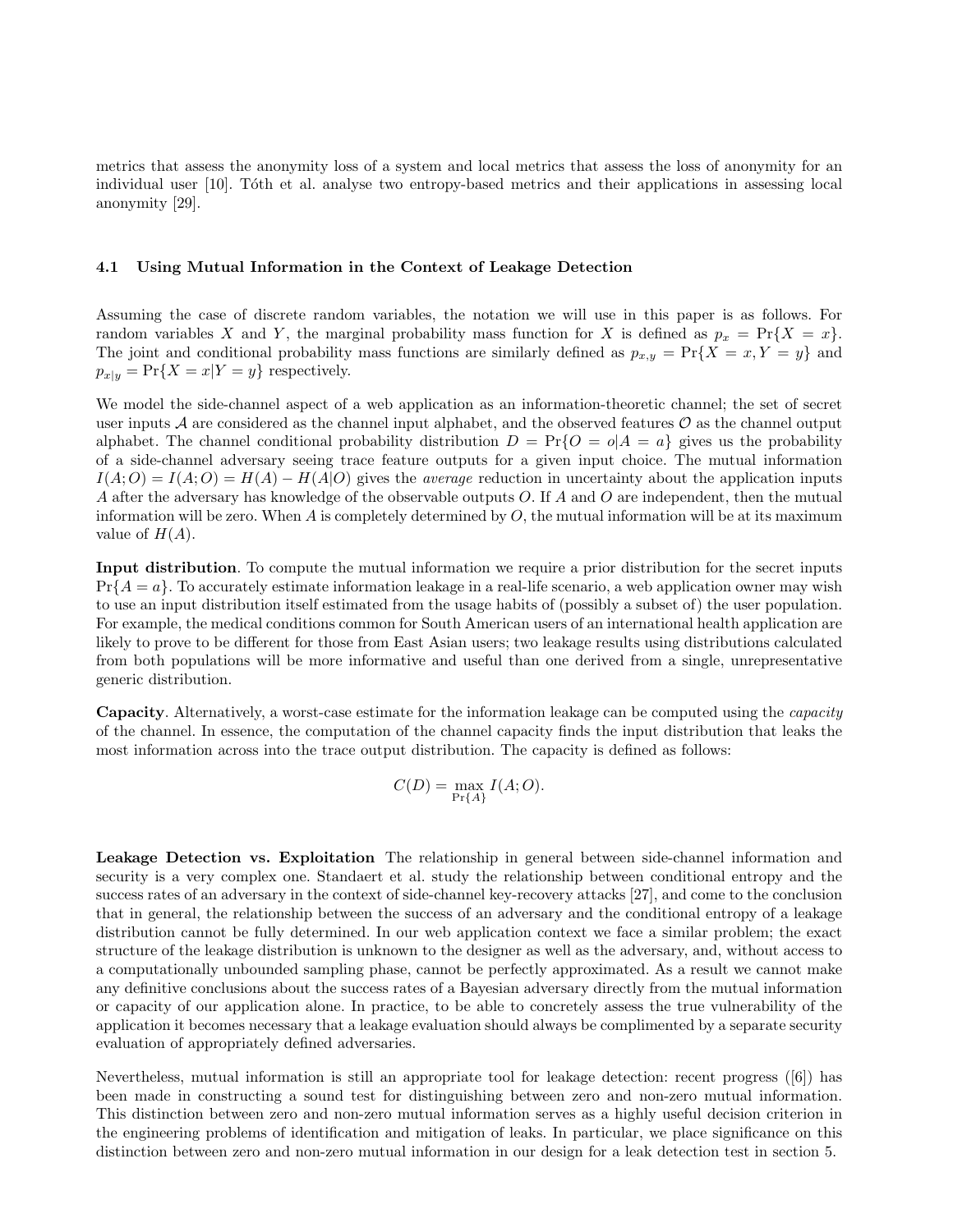Finally we note that in our web application context, we are typically less concerned with information leaks for a particular instance of a secret input, and the input space is often very small. It therefore makes sense to evaluate web applications using a *global* security metric. In this context, a local metric such as min-entropy gives us the worst-case information leak for a particular input value, but does not give us any further information about the information revealed in the rest of the system. The Shannon entropy computes the average loss of information in the system, and hence is likely to be more suitable in capturing the application performance as a whole.

#### 4.2 Leak Detection Testing Procedure

In practice, the leakage distribution  $D$  is unknown to the application designer, and has to be estimated by statistical sampling. When the web application has been sampled  $n$  times we obtain an estimated distribution  $\hat{D}_n = \hat{\Pr} \{ O = o | A = a \}.$  In turn, this means we are estimating the mutual information  $\hat{I}_n(A; O)$ , and similarly will produce an estimate of the capacity  $\hat{C}_n(\hat{D}_n)$ . The variables we require or produce as part of a side-channel leakage quantification test are detailed in Table 1.

Table 1. Variables required and values computed during a test

| $\boldsymbol{A}$       | the web application input(s) we wish to assess for information leakage                                       |
|------------------------|--------------------------------------------------------------------------------------------------------------|
|                        | the set of trace features produced as a result of executing the web application with inputs A                |
| $\boldsymbol{n}$       | the number of samples taken from the web application                                                         |
|                        | $\hat{D}_n = \hat{Pr}{O = o A = a}$ the conditional probability distribution estimated from <i>n</i> samples |
| $\hat{I}_n(A;O)$       | the estimated mutual information for the application inputs and features, using $n$ samples                  |
| $\hat{C}_n(\hat{D}_n)$ | the estimated capacity computed using the estimated conditional probability distribution                     |

The quality of the estimation of the probability distribution  $D$  is now important, as it introduces a source of error into the estimation of the mutual information and capacity values. Several techniques exist for distribution estimation. The simplest non-parametric approach is the histogram technique; more complicated non-parametric techniques are kernel density estimation, vector quantization, and strategies based around clustering of the data. Parametric approaches under the presence of assumptions could improve the quality of the estimation, but are unlikely to be viable in this context. We note that the importance of the estimation quality here has two-fold implications. Assuming the selection of a suitable estimator, if a designer is unable to sample enough data to approximate the distribution sufficiently well in a particular amount of computational time, then any adversary bounded by the same level of computational power cannot either. This indicates the support size for a successful attack on a web application is a useful consideration.

In [6] Chatzikokolakis et al. find a confidence interval for the estimation of mutual information and capacity over a channel as outlined here. Let  $I = |A|$  and  $J = |O|$  be the sizes of the input and output domains. A result of their work is that when the true mutual information  $I(A;O) = 0$ , for large n the value  $2n\tilde{I}(A;O)$  is approximately  $\chi^2$  distributed with  $(I-1)(J-1)$  degrees of freedom, with a mean of  $(I-1)(J-1)/2n$  and variance  $(I-1)(J-1)/2n^2$ .

Alternatively, when  $I(A; O) > 0$  the estimate is instead approximately normally distributed, with a mean of  $I(A;O) + (I-1)(J-1)/2n + O(1/n^2)$  and a variance v (see Theorem 6.1 in [6]). The approximate bias of the estimator is  $(I-1)(J-1)/2n$ , and the authors show that the variance of the estimator in both the zero and non-zero cases is bounded above by  $I J/n$ .

This result means that the accuracy of the estimates can be increased by taking a number of samples larger than the product of the sizes of the input and output domains; keeping the estimate variance low. The ability of the designer to sample enough data to reduce the variance of the test to a reasonable level therefore indicates the applicability of this test in a particular setting. Our web application context is characterised by low-entropy input spaces, and common trace features will typically have fairly small ranges, so it is likely that in most cases the designer will be able to do this.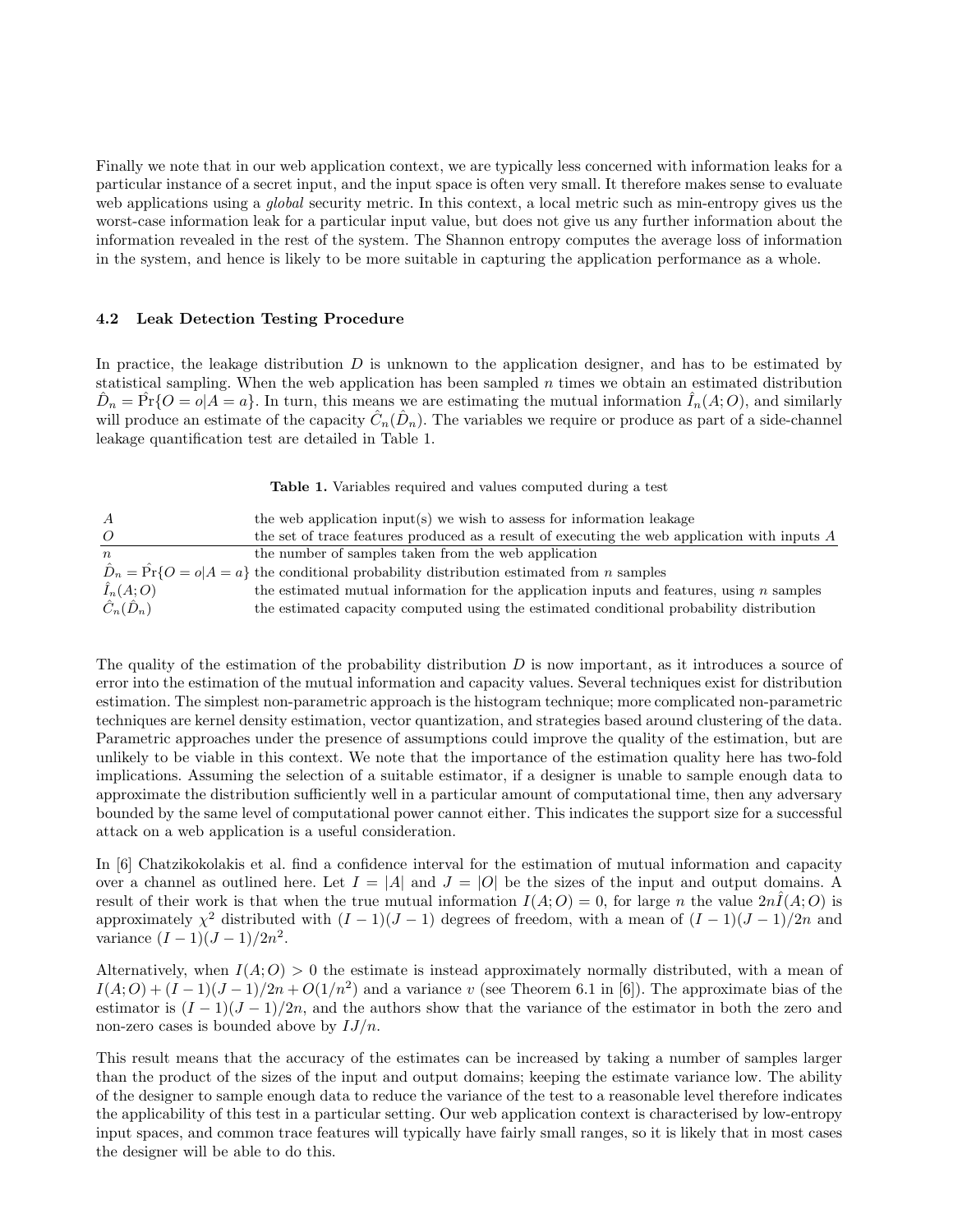Defining the estimator result as  $e = \hat{I}(A; O)$ , let  $pe = \max(0, e - (I - 1)(J - 1)/2n)$  be the point estimate for the mutual information. Following Chatzikokolakis et al., if  $2ne$  is inside the 95% confidence interval of the  $\chi^2((I-1)(J-1))$  distribution then the confidence interval for the capacity or mutual information is:

$$
(0, pe + 1.65\sqrt{v}),
$$

and if 2ne is outside the 95% confidence interval of the  $\chi^2((I-1)(J-1))$  distribution then the confidence interval is:

$$
(pe-1.96\sqrt{v}, pe+1.96\sqrt{v}),
$$

where  $v$  is the variance of the estimated mutual information as defined previously.

A key point to make is that these particular confidence intervals are defined only in the case of discrete trace features. In the context of web applications, packet arrival times are likely to be the most common continuous feature containing useful side-channel information. For such continuous features, there are two options:

- Use bucketing strategies to treat the continuous data as discrete. Due to the data processing inequality<sup>3</sup> under a bucketing strategy the mutual information estimate will be a lower bound on the true value.
- Compute an estimate of the continuous mutual information<sup>4</sup> (see Appendix A for a definition).

A cautionary note in the continuous case is that finding good estimators for mutual information is difficult; the optimal estimator is dependent on the (unknown) underlying structure of the data, and there is no universal rate of convergence of an estimator to the true value [24]. Chothia and Guha have devised a statistical hypothesis test for mutual information in the case of discrete inputs and continuous outputs by establishing a rate of convergence for the estimator in the case of zero mutual information [9]. Their result guarantees a good convergence rate in the case of two possible inputs only, but their test is demonstrated to show good performance in the case of multiple inputs.

Multivariate extensions. If more than one feature is to be included in a leak quantification, then there are two options. Denoting the  $i<sup>th</sup>$  feature as  $O_i$ :

- 1. Compute the mutual information between the inputs A and n trace features considered jointly:  $I(A; (O_1, \ldots, O_n))$ ;
- 2. Compute the multivariate mutual information between the inputs A and n trace features:  $I(A; O_1; O_2; \ldots; O_n)$ .

The definition of multivariate mutual information  $I(X; Y; Z)$  between the triple ensemble of three random variables  $X, Y$  and  $Z$  essentially describes the gain or loss of information from the set of two variables given knowledge of the third. The definition can be extended to any number of variables and is defined inductively using the definition of conditional mutual information. The conditional mutual information  $I(X; Y|Z)$  considers the expected value of  $I(X, Y)$  given the value of Z. In terms of probability mass functions, it is defined as:

$$
I(X;Y|Z) = \mathbb{E}_Z(I(X;Y|Z)) = \sum_{z \in Z} p_z \sum_{y \in Y} \sum_{x \in X} p_{x,y|z} \log \frac{p_{x,y|z}}{p_{x|z}p_{y|z}}
$$

Multivariate mutual information is defined inductively using this conditional mutual information. For  $n + 1$ random variables  $X_1, \ldots, X_{n+1}$ :

$$
I(X_1; \ldots; X_n; X_{n+1}) = I(X_1; \ldots; X_n) - I(X_1; \ldots; X_n | X_{n+1}).
$$

Figure 5 shows the relationship of these two approaches. Whilst both definitions of mutual information are equally viable, the interpretation of 'true' multivariate mutual information is perhaps less intuitive, is more computationally expensive to compute, and there is no result to our knowledge on bounding the estimate for multivariate mutual information. The alternative definition using the features considered jointly captures more information about the inputs, so with these properties in mind we suggest computing the mutual information between the application inputs and trace features considered jointly.

 $3 I(f(X); g(Y)) \leq I(X; Y)$  for any random variables X and Y and any functions f and g on the range of X and Y.

<sup>&</sup>lt;sup>4</sup> Formally, we require a mutual information definition for one discrete and one continuous random variable.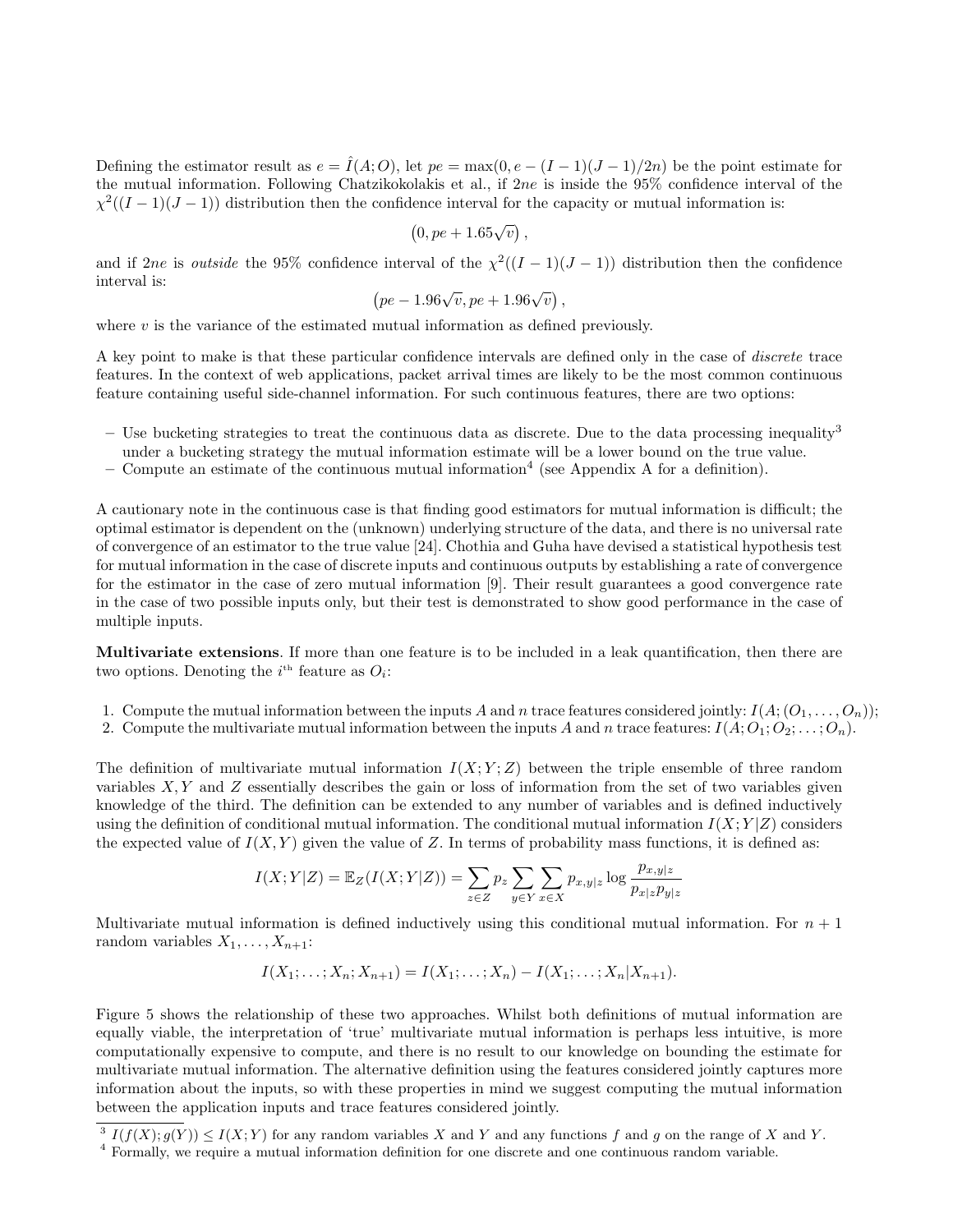

Fig. 5. An information-theoretic representation of the two approaches for estimating leakage resulting from the consideration of two trace features.

### 5 The Leak Detection Test illustrated with an Example

Using our leakage metric proposal, in the following section we describe a leak detection test capable of identifying the presence of many common information leaks.

Let  $P = \{p_1, \ldots, p_n\}$  be a trace consisting of n packets sampled from a web application. Each trace is reduced to a corresponding vector of features  $\boldsymbol{O} = {\bf{o}_1, \ldots, \bf{o}_n}$  with each  $\boldsymbol{o}_i$  being a feature vector of length k representing the values of a set of k selected features considered jointly for the packet  $p_i$  at position i in the trace. Defining N as the length of the longest trace, we construct a set  $O^i$  that contains the feature values at the  $i^{\text{th}}$  position in each of the sampled traces, for  $i \in \{1, \ldots, N\}$ . For example,  $O^3$  might contain the set of sizes of the third packet in each sampled trace. We then estimate the conditional probability distribution  $\hat{D}^i(O^i, A) = \hat{\Pr}\{O^i = o | A = a\}$ of the selected packet features  $O^i$  at each possible position in a trace, for  $i \in \{1, \ldots, N\}$ . Finally, using the estimated distributions we estimate mutual information values  $\hat{v}^i = \hat{I}(A; O^i)$  between the application inputs A and the packet features  $O<sup>i</sup>$ . Using the test of Chatzikokolakis et al., we then compute corresponding 95% confidence intervals for zero and non-zero mutual information for each of the  $i \in \{1, \ldots, N\}$  estimates.

We identify leaks by checking the confidence intervals for zero mutual information: an estimated mutual information value at position i that falls outside of the 95% confidence interval for zero mutual information can be taken as evidence of an information leak at position i. A positive result at a particular position will not necessarily describe the true size of the information leak; a confidence interval for the point estimate of non-zero mutual information that is further away from the corresponding interval for zero mutual information *suggests* a larger information leak than a confidence interval for the point estimate that is closer to the confidence interval for zero mutual information, but *does not* guarantee it. Careful interpretation of the leak detection results is paramount, and a security analysis to complement an information-theoretic analysis is always recommended.

A common example of a detectable information leak in practice occurs when two subsets of the application inputs each redirect the user to a differently sized web page. The leak detection test will identify the information leak towards the end of the subsection of the trace that corresponds to the server response; given the sequence of packets that correspond to the server returning the new web page, the initial packets are all likely to be equivalent in size, typically of the maximum segment size (MSS) for the TCP session, but the length of the sequence is likely to be longer, or the final packet larger, for the larger web page.

The left-hand side of Figure 6 shows a graph of mutual information estimates and corresponding zero and non-zero confidence intervals extracted from a particular state within our online health application, using the presence of a TCP acknowledgement flag as a packet feature. The state consists of a 'Yes or No' style question, with the user being redirected to different web pages depending on their choice. One web page is slightly larger in size due to the inclusion of additional text on the page. The highest peak in the graph occurs at position 22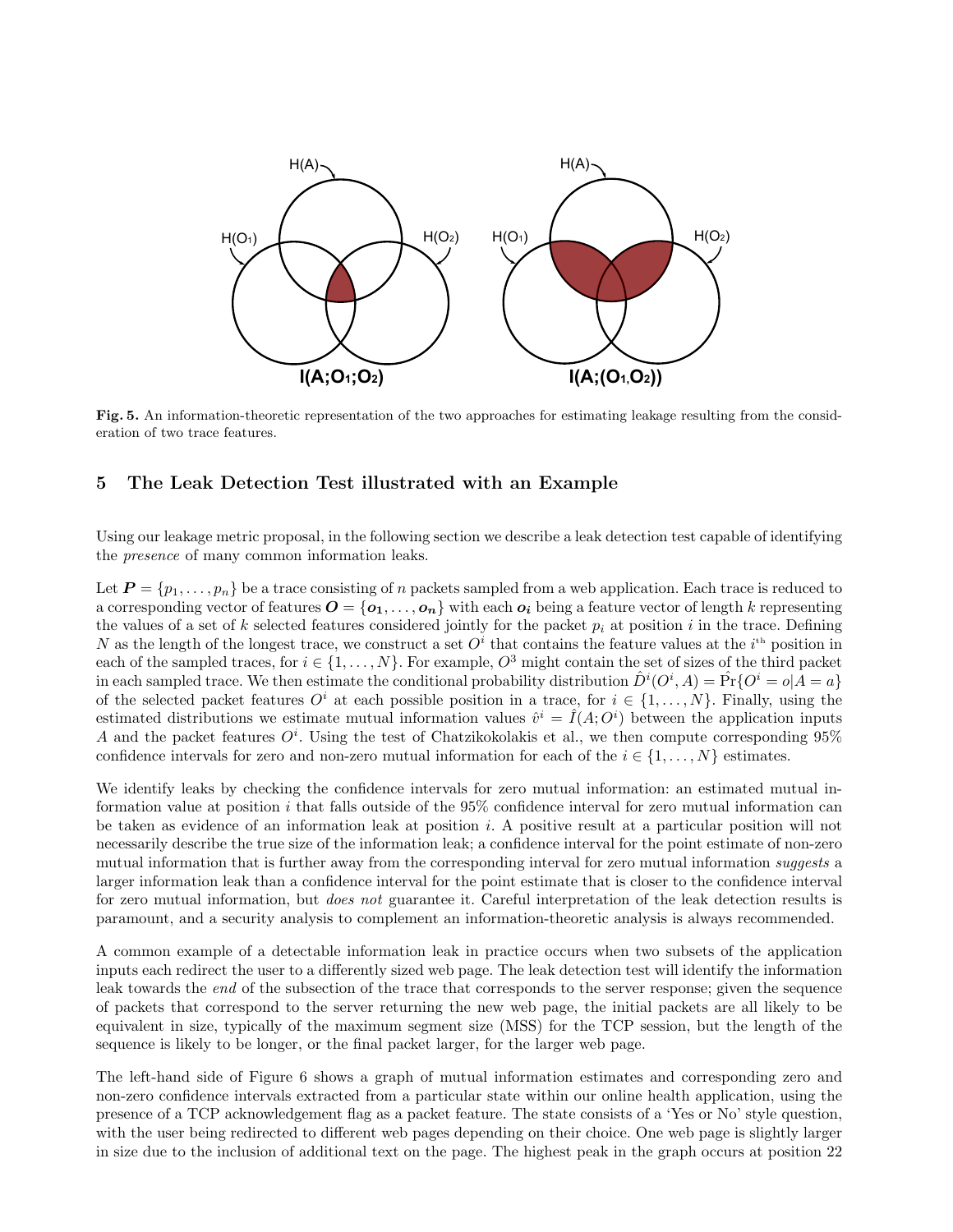in the sequence. The choice that leads to the larger web page results in extra packets being downloaded, and as a result a larger amount of acknowledgement packets are present in traces for that choice. A conclusion to draw here is that in this circumstance, an information leak is present that does not take into account packet sizes at all, illustrating that the depth of potential side-channel attacks on web applications extends beyond an analysis of packet sizes.



Fig. 6. Mutual information estimates at each index in a sequence of packets, (left) using the presence of a TCP acknowledgement flag as a packet feature, and (right) using the packet size as a packet feature. There are two possible inputs to the application at this state, with the maximum entropy for these two inputs represented by the horizontal line.

Multivariate extensions. It is possible that a detection test considering additional packet positions jointly (estimating  $I(A; O^i, \ldots, O^j)$ ) may detect an information leak that a univariate test could not:  $I(A; O^i) = 0$ and  $I(A; O^j) = 0$ , but  $I(A; O^i, \ldots, O^j) > 0$ . The identification and selection of the additional positions is a non-trivial task that will typically require additional domain knowledge from the designer. An exhaustive multivariate test is computationally feasible when considering the joint distribution of a small number of packet positions; for instance, given a trace of length n, we can check all possible pairs of packets in  $O(n^2)$  time.

A second consideration is whether a combination of packet features (e.g. combining packet size and direction) could result in the identification of an information leak that would not be detected by an individual analysis of packet size and direction. Again, additional knowledge from the designer is likely to be required in identification of appropriate feature combinations, but the cardinality of the set of possible packet features is not particularly large; perhaps in the order of 10 or so, and the combination of some of these features will not always make sense, so it may be possible to exhaustively search the joint feature space. A general benefit of mutual information as our proposed metric choice is that it extends quite naturally into the multivariate setting and is applicable in these sorts of scenarios, whereas other metrics are not necessarily quite as easily extended.

### 6 Using the Test in the Presence of Countermeasures

Countermeasures against side-channel attacks on web applications vary in terms of how well they are supported by servers or client software, have different efficiency overheads and the effectiveness of many is dependent on the powers of a considered adversary. In general a rough rule-of-thumb is that an adversary with visibility of communication at a particular network layer will be able to subvert countermeasures applied at that layer. Many of the countermeasures have been suggested in the context of defending against website fingerprinting attacks, and are suitably generic in their approach as a result. In our web application context, it is likely that with a thorough leakage analysis, countermeasures can be applied in a more targeted, application-specific fashion, and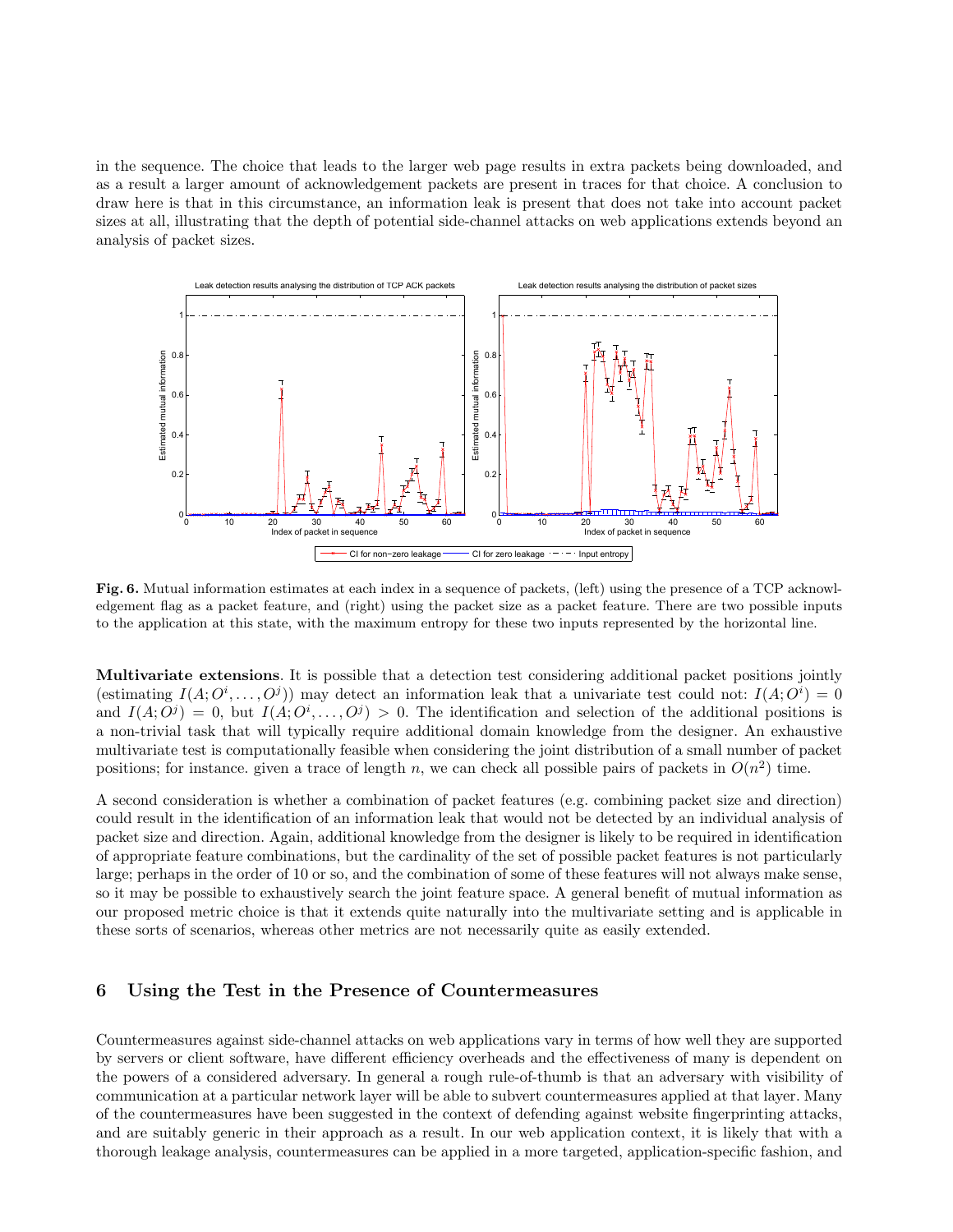hence potentially at a smaller cost in overhead. In Table 2 we provide a tabular representation of some of the most popular transport and application-layer countermeasures as considered in the research community and the packet/trace features affected most by the countermeasure. A more detailed discussion of the effectiveness of the countermeasures is beyond the scope of this paper, but can be found in the referenced publications.

| Countermeasure                                             | <b>OSI</b> Layer                  | Main features affected                   |
|------------------------------------------------------------|-----------------------------------|------------------------------------------|
| $HTTP$ header padding [19,28]                              | Application                       | Packet sizes, no. of packets             |
| HTTP Range property [19,28]                                | Application                       | Packet sizes, no. of packets             |
| $HTTP$ Pipelining [19,28]                                  | Application                       | No. of packets, web object sizes         |
| Injecting useless requests [19]                            | Application                       | No. of packets, trace size               |
| Background loading of random page[23,28]                   | Application                       | No. of packets, packet sizes & timings   |
| Object prefetching $[28,31]$                               | Application                       | No. of packets, trace size               |
| $TLS/IPSec$ padding $[12]$                                 | Presentation/Network Packet sizes |                                          |
| Direct traffic sampling [30]                               | Transport                         | No. of packets, packet sizes & timings   |
| Traffic morphing $[28,30]$                                 | Transport                         | No. of packets, packet sizes $&$ timings |
| Extending TCP Option field [19,12]                         | Transport                         | Packet sizes                             |
| TCP Maximum Segment Size (MSS) renegotiation[19] Transport |                                   | Packet sizes, no. of packets             |
| TCP advertising window[19]                                 | Transport                         | Packet sizes, no. of packets             |
| Forced TCP retransmissions[19]                             | Transport                         | No. of packets, web object size          |
| Delaying requests and ACK responses[19]                    | Transport                         | Packet arrival times                     |

Table 2. Proposed transport and application-layer countermeasures for mitigation of side-channel attacks on web applications and website fingerprinting attacks

In the following section we demonstrate the usefulness of applying our quantification metric and leak detection strategy in an analysis of countermeasure effectiveness, using our online health application example. We use our metric to detect and quantify the information leaked through packet sizes in the presence of frequently proposed countermeasures. Our aim is not to provide a comprehensive analysis of every plausible countermeasure; rather we demonstrate the applicability of our strategy in general.

Several countermeasures require modifying traffic emanating from the host web server, and so we are unable to directly apply those countermeasures when testing live web applications we do not control. Additionally, the applicability of several countermeasures is dependent on the particular web server software hosting the application. As a result, and as we are not attempting an exhaustive comparison of all countermeasures, we constructed two distinct countermeasures that mitigate information leaks within packet sizes, and simulated their application on real sampled data. The following list outlines our choices and our approach for their simulation:

- Individual packet padding: for each captured packet, we artificially increase its size. The size can be increased by a random amount, or can be fixed to a pre-determined amount. In practice, the random strategy can be achieved by padding the TCP options field uniformly at random, by re-negotiating the TCP maximum segment size (MSS) for a session, or by randomly increasing the size of requests and responses at the application layer. The fixed-sized strategy is more difficult to apply in practice, but is an interesting option for comparison. We simulate both approaches on our sampled packets: in the random approach, we retrieve the TCP header and randomly add bytes to the option field, and in the fixed-size approach we artificially increase the packet size to the Ethernet Maximum Transmission Unit (MTU) size. Intuitively, this countermeasure can be expected to 'shrink' the vector of mutual information estimates, but is limited by being restricted to modifying packets that are present only.
- Insertion of fixed-size dummy packets: for each sampled trace, we insert a random amount of fixedsize dummy packets into the server response at various positions in the sequence. An obvious strategy at the application layer for obfuscating information leaks resulting from varying server response sizes is to add random noise to the response. In practice this can be achieved by re-downloading data at random, pipelining, injecting useless requests, padding HTTP headers, or even by the application itself generating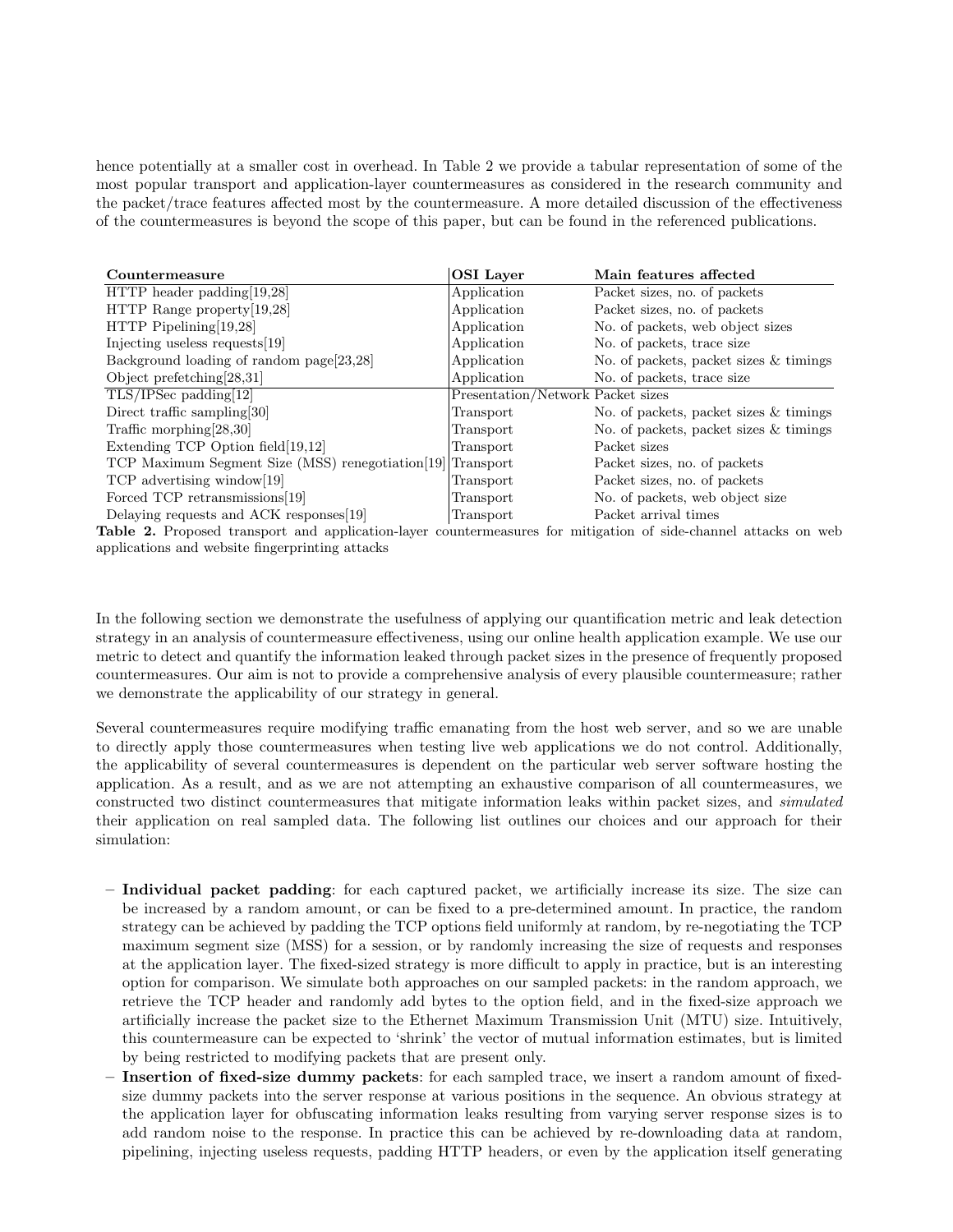randomly-sized data in response traffic. The expected effect on our traces should again be to shrink the vector of estimates, by in some sense shuffling the order of the packets within a trace.

To aid in an analysis of their efficiency, the effects of these two countermeasures are deliberately intended not to overlap. The first countermeasure affects traces in the vertical direction, by distorting the properties of individual packets, and the second acts in the horizontal direction by diffusing the distributions at each packet position across into neighbouring positions. In reality, the most effective side-channel countermeasure is likely to be one that affects traces in both these ways. Exempting the case of object pre-fetching, all countermeasures designed to effect leaks resulting from the size of an object within a trace can clearly only *increase* the size of a trace. Since the majority of such leaks are likely to result from systematic differences in the total size of the server response, countermeasures have the choice of making the distributions of the responses indistinguishable by attempting to make the response sizes the same, or by attempting to make the response sizes sufficiently random. The application of our simulated dummy packet countermeasure follows the latter paradigm; by inserting a random number of packets into the trace in the appropriate locations, the countermeasure attempts to make the size distributions under each input less distinguishable.

#### 6.1 Results with regards to Countermeasures

We tested the same online health application state we used to describe our leak detection test previously, and consider a scenario in which a user connects to the application using a normal Internet connection protected only by HTTPS, with the adversary able to capture packets at the transport-layer (the adversary can 'see' TCP and TLS headers). To test the application, we sampled the state repeatedly using automated browser testing software called Selenium [25], and captured packets using a native pcap library. We first ran our leak detection test without any countermeasures applied, using packet sizes as a feature. The results are shown in the right-hand side of Figure 6. An analysis indicates that there are two leak sources present that result from information contained in packet sizes: the size of the first packet, sent by the client, is extremely distinguishing, and the server response towards the middle of the trace is also strongly distinguishing.

Figure 7 shows the results of our leak detection test re-run in the presence of our four countermeasures applied individually, and Table 3 gives the mean increase in size of the sampled traces as a result of the application of each countermeasure.

Table 3. The average size increase of captured traces in the presence of the four considered countermeasures.

| Countermeasure                                               | Mean size overhead $(\%)$ |
|--------------------------------------------------------------|---------------------------|
| Randomly padding TCP option field                            | 1.2 <sub>1</sub>          |
| Padding each packet to the Ethernet II MTU size              | 95.4                      |
| Randomly inserting 10-15 dummy packets into all traces       | 48.1                      |
| Joint combination of insertion and random padding strategies | 49.9                      |

We simulated a limited packet-padding countermeasure by emulating the TCP option field padding strategy; the TCP option field can contain at most 40 bytes, so we pad each packet uniformly at random in the range of 0 to 40 bytes. We can see that this countermeasure has a very strong effect on the leak resulting from the size of the first packet in the trace, but a negligible effect on the leak resulting from the size of the server response. An analysis of the source code of the application reveals that the difference in size between the two possible client requests is slightly smaller than the maximum size of the TCP option field; hence the small amount of noise added is sufficient to disguise the information leak in this case. The difference in size of the packets between positions 20 and 30 is typically larger than 40 bytes, and hence the countermeasure is insufficient to disguise the leak from the server response. Finally, the countermeasure cannot disguise the fact that traces are slightly longer when the user selects the input that corresponds to the larger web page, and we can see that peaks in the graph at the final few packet positions are indicative of this information leak.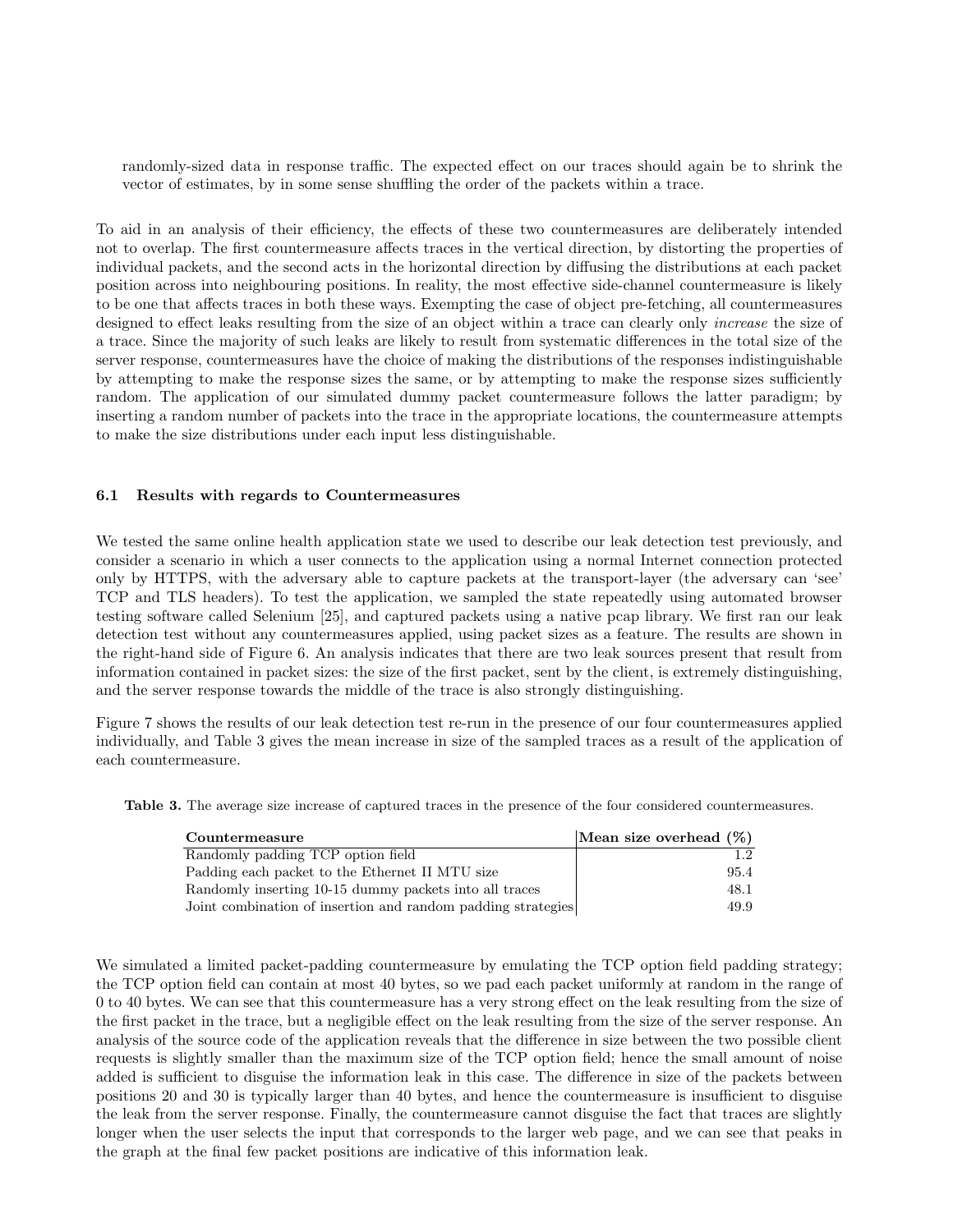

Fig. 7. Leak detection results analysing the distribution of the sequence of packet sizes, in the presence of (top-left) randomly padding the TCP option field, (top-right) padding each packet to the Ethernet MTU, (bottom-left) adding randomly-sized dummy packets to the server response and (bottom-right) combining dummy packet insertion and random individual packet padding strategies

To simulate the fixed-sized packet-padding approach, we artificially set the size of each packet to the Ethernet II MTU of 1500 bytes. This countermeasure has a much larger overhead than the padding of TCP option fields (95.4% to 1.2%), but eliminates the information leak contained in the first packet and from the server response packets in the middle of the sequence. Again, the individual packet padding strategy employed here suffers from being unable to disguise the longer traces for one of the inputs, and so the end few positions of the packet sequence show a significant information leak.

Modifying the server response by adding between 10 and 15 dummy packets into the trace has a noticeable reductive effect on the size of the leak. An increased amount of the point estimates are now within the 95% confidence intervals for zero information leakage. However, in the middle and towards the end of the trace we can see that there are still packet positions with estimates noticeably outside of the interval for zero information leakage. A conclusion to draw in this scenario is that the number of packets randomly inserted is both insufficient for nullifying the leak in the middle of the trace, and for nullifying the effect of the larger server response producing longer traces.

Finally, we tested the combination of the TCP option field individual packet padding strategy and the insertion of dummy packets jointly. We first inserted the dummy packets, and then applied the random padding. The reductive effect on the mutual information estimates corresponding to the server response is clearly the best so far. To determine whether this level of protection is sufficient, the designer should consider their security goals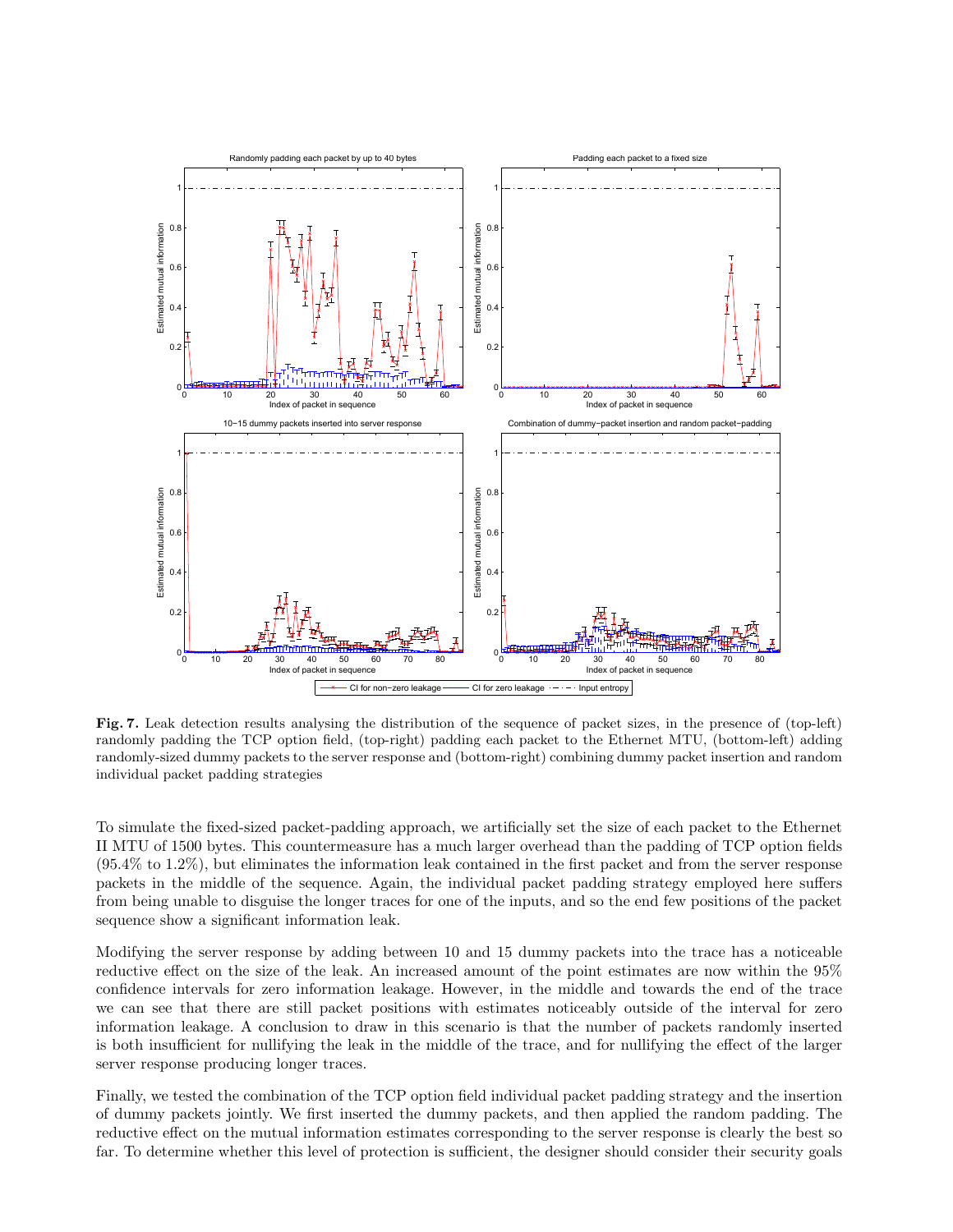with these results and with the results from a separate security analysis. Whilst the translation of our particular simulated countermeasures into a practical implementation is not straightforward, these results are indicative of how our detection test can be used to analyse the effectiveness of noise-based side-channel countermeasures.

# 7 Conclusion

We have discussed the challenges involved in the detection (and quantification) of information leaks in the context of side-channel attacks on web applications, and focused on dissimilarities between evaluating the strength of an adversary and quantifying the strength of an information leak. In our approach we consider a web application as an information theoretic channel, with the application inputs considered as the channel inputs, and features extracted from network traces as the channel outputs. Under this model, we have proposed using an estimate of the mutual information or capacity of the channel as a metric for detecting instances of information leakage in a web application. Our approach has the benefit of a degree of statistical rigour, can cope with non-deterministic traces, and does not require application-specific distance metrics or thresholds for classifications.

We use our proposal to construct a leak detection test for the identification of information leaks, and present an example application of it in analysing potential side-channel analysis countermeasures using a popular online health website. The leak detection test outlined here will aid in the automatic detection of the majority of information leaks from web applications. To accurately quantify the size and implications of the information leak detected by the test, additional domain knowledge from the application designer is likely to be required. An interesting research challenge is to construct methods that detect leaks by mechanically and efficiently analysing combinations of features and packet positions over the entire feature space. This problem is very similar to the challenge of feature extraction considered in the field of machine learning, and so further research in this direction may yield useful results.

Acknowledgements This work has been supported in part by EPSRC via grant EP/I005226/1, and by the European Commission through the ICT Programme under Contract ICT2007216676 ECRYPT II.

# References

- 1. Suguru Arimoto. An algorithm for computing the capacity of arbitrary memoryless channels. IEEE Transactions on Information Theory, 18(1):14–20, 1972.
- 2. Oliver Berthold, Andreas Pfitzmann, and Ronny Standtke. The Disadvantages of Free MIX Routes and how to Overcome Them. In Workshop on Design Issues in Anonymity and Unobservability, pages 30–45, 2000.
- 3. George Dean Bissias, Marc Liberatore, David Jensen, and Brian Neil Levine. Privacy Vulnerabilities in Encrypted HTTP Streams. In Privacy Enhancing Technologies, pages 1–11, 2005.
- 4. Richard E. Blahut. Computation of channel capacity and rate distortion functions. IEEE Transactions on Information Theory, 18(4):460–473, 1972.
- 5. Peter Chapman and David Evans. Automated Black-Box Detection of Side-Channel Vulnerabilities in Web Applications. In ACM Conference on Computer and Communications Security, pages 263–274, 2011.
- 6. Konstantinos Chatzikokolakis, Tom Chothia, and Apratim Guha. Statistical Measurement of Information Leakage. In TACAS, pages 390–404, 2010.
- 7. David Chaum. The Dining Cryptographers Problem: Unconditional Sender and Recipient Untraceability. J. Cryp $tology, 1(1): 65-75, 1988.$
- 8. Shuo Chen, Rui Wang, XiaoFeng Wang, and Kehuan Zhang. Side-Channel Leaks in Web Applications: A Reality Today, a Challenge Tomorrow. In Proceedings of IEEE Symposium on Security and Privacy, 31st IEEE Symposium on Security and Privacy, pages 191–206. IEEE Computer Society, 2010.
- 9. Tom Chothia and Apratim Guha. A Statistical Test for Information Leaks Using Continuous Mutual Information. In CSF, pages 177–190, 2011.
- 10. Sebastian Clauß and Stefan Schiffner. Structuring anonymity metrics. In Digital Identity Management, pages 55–62, 2006.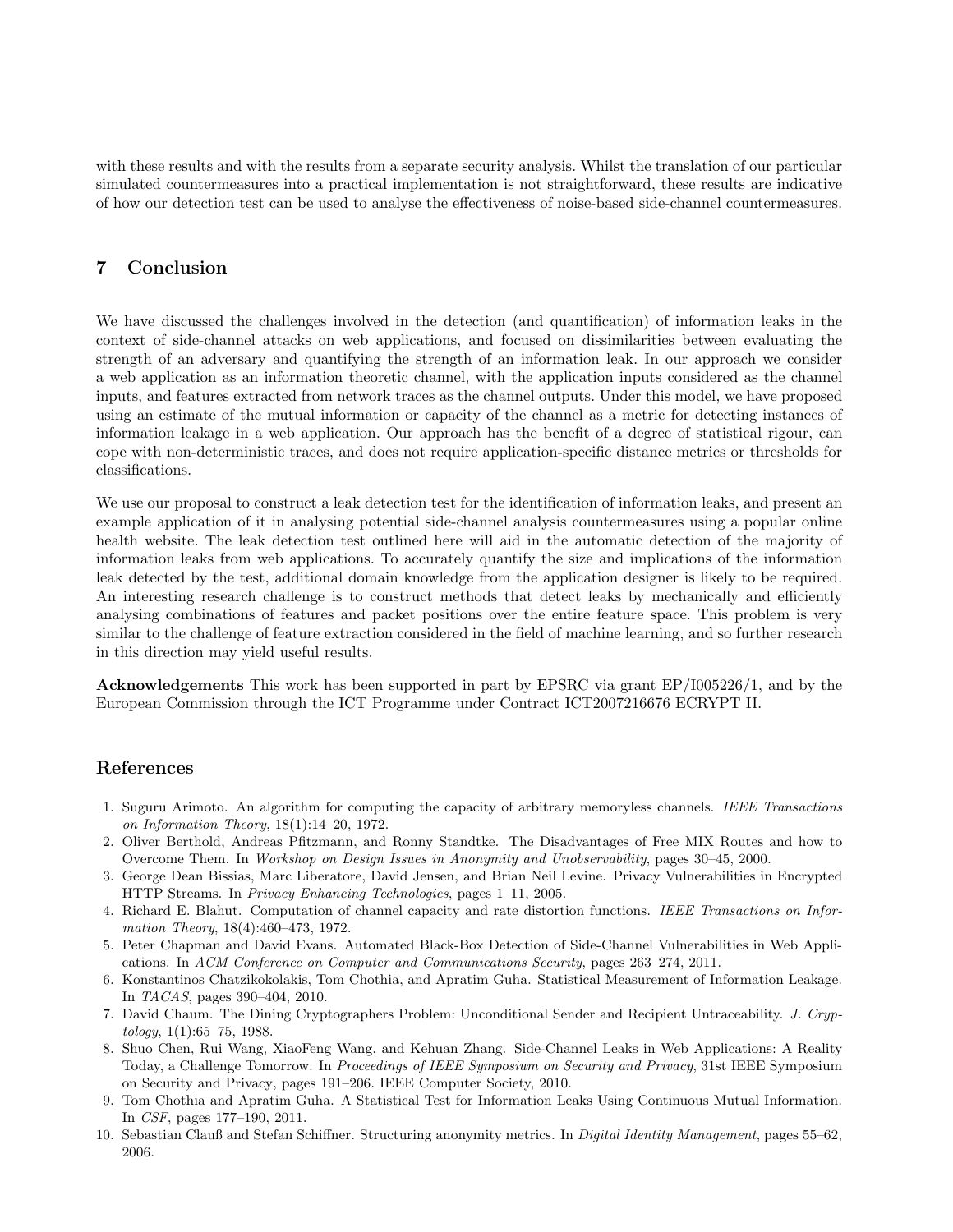- 11. Claudia Díaz, Stefaan Seys, Joris Claessens, and Bart Preneel. Towards Measuring Anonymity. In *Privacy Enhancing* Technologies, pages 54–68, 2002.
- 12. Kevin Dyer, Scott Coull, Thomas Ristenpart, and Thomas Shrimpton. Peek-a-Boo, I Still See You: Why Traffic Analysis Countermeasures Fail. In IEEE Security and Privacy, 2012.
- 13. Matthew Edman, Fikret Sivrikaya, and Bülent Yener. A Combinatorial Approach to Measuring Anonymity. In ISI, pages 356–363, 2007.
- 14. Ronald A. Fisher. The Use of Multiple Measures In Taxonomic Problems. Annals of Eugenics, 1936.
- 15. Benedikt Gierlichs, Carmela Troncoso, Claudia Díaz, Bart Preneel, and Ingrid Verbauwhede. Revisiting a combinatorial approach toward measuring anonymity. In WPES, pages 111–116, 2008.
- 16. Dominik Herrmann, Rolf Wendolsky, and Hannes Federrath. Website fingerprinting: attacking popular privacy enhancing technologies with the multinomial naïve-bayes classifier. In  $CCSW$ , pages 31–42, 2009.
- 17. Dogan Kesdogan, Jan Egner, and Roland Büschkes. Stop-and-Go-MIXes Providing Probabilistic Anonymity in an Open System. In Information Hiding, pages 83–98, 1998.
- 18. Marc Liberatore and Brian Neil Levine. Inferring the source of encrypted HTTP connections. In ACM Conference on Computer and Communications Security, pages 255–263, 2006.
- 19. Xiapu Luo, Peng Zhou, Edmond W. W. Chan, Wenke Lee, Rocky K. C. Chang, and Roberto Perdisci. HTTPOS: Sealing Information Leaks with Browser-side Obfuscation of Encrypted Flows. In NDSS, 2011.
- 20. Ira S. Moskowitz, Richard E. Newman, Daniel P. Crepeau, and Allen R. Miller. Covert channels and anonymizing networks. In WPES, pages 79–88, 2003.
- 21. Ira S. Moskowitz, Richard E. Newman, and Paul Syverson. Quasi-anonymous channels. In IASTED CNIS, pages 126–131, 2003.
- 22. Richard E. Newman, Vipan R. Nalla, and Ira S. Moskowitz. Anonymity and Covert Channels in Simple Timed Mix-Firewalls. In Privacy Enhancing Technologies, pages 1–16, 2004.
- 23. Andriy Panchenko, Lukas Niessen, Andreas Zinnen, and Thomas Engel. Website Fingerprinting in Onion Routing Based Anonymization Networks. In WPES, 2011.
- 24. Liam Paninski. Estimation of Entropy and Mutual Information. Neural Computation, 15(6):1191–1253, 2003.
- 25. Selenium. Selenium remote control. http://seleniumhq.org, 2004-2012.
- 26. Andrei Serjantov and George Danezis. Towards an Information Theoretic Metric for Anonymity. In Privacy Enhancing Technologies, pages 41–53, 2002.
- 27. François-Xavier Standaert, Tal Malkin, and Moti Yung. A Unified Framework for the Analysis of Side-Channel Key Recovery Attacks. In EUROCRYPT, pages 443–461, 2009.
- 28. Qixiang Sun, Daniel R. Simon, Yi-Min Wang, Wilf Russell, Venkata N. Padmanabhan, and Lili Qiu. Statistical Identification of Encrypted Web Browsing Traffic. In IEEE Symposium on Security and Privacy, pages 19–30, 2002.
- 29. Gergely Tóth, Zoltán Hornák, and Ferenc Vajda. Measuring anonymity revisited. In Proceedings of the Ninth Nordic Workshop on Secure IT Systems, pages 85–90, 2004.
- 30. Charles V. Wright, Scott E. Coull, and Fabian Monrose. Traffic Morphing: An Efficient Defense Against Statistical Traffic Analysis. In NDSS, 2009.
- 31. Shui Yu, Theerasak Thapngam, Su Wei, and Wanlei Zhou. Efficient Web Browsing with Perfect Anonymity Using Page Prefetching. In ICA3PP (1), pages 1–12, 2010.
- 32. Kehuan Zhang, Zhou Li, Rui Wang, XiaoFeng Wang, and Shuo Chen. Sidebuster: Automated Detection and Quantification of Side-Channel Leaks in Web Application Development. In ACM Conference on Computer and Communications Security, pages 595–606, 2010.
- 33. Ye Zhu and Riccardo Bettati. Anonymity vs. Information Leakage in Anonymity Systems. In ICDCS, pages 514–524, 2005.

### A Basic information theory

Assuming the case of discrete random variables, the notation we will use in this paper is as follows. For random variables X and Y, the marginal probability mass function for X is defined as  $p_x = \Pr\{X = x\}.$ The joint and conditional probability mass functions are similarly defined as  $p_{x,y} = \Pr\{X = x, Y = y\}$  and  $p_{x|y} = \Pr\{X = x|Y = y\}$  respectively.

**Shannon entropy**. Let X and Y be two discrete random variables, supported on  $\mathcal{X}$  and  $\mathcal{Y}$  respectively. The Shannon entropy of X is defined as the *average* uncertainty about X. Mathematically it is defined as:

$$
H(X) = -\sum_{x \in \mathcal{X}} \Pr\{X = x\} \log \Pr\{X = x\},\
$$